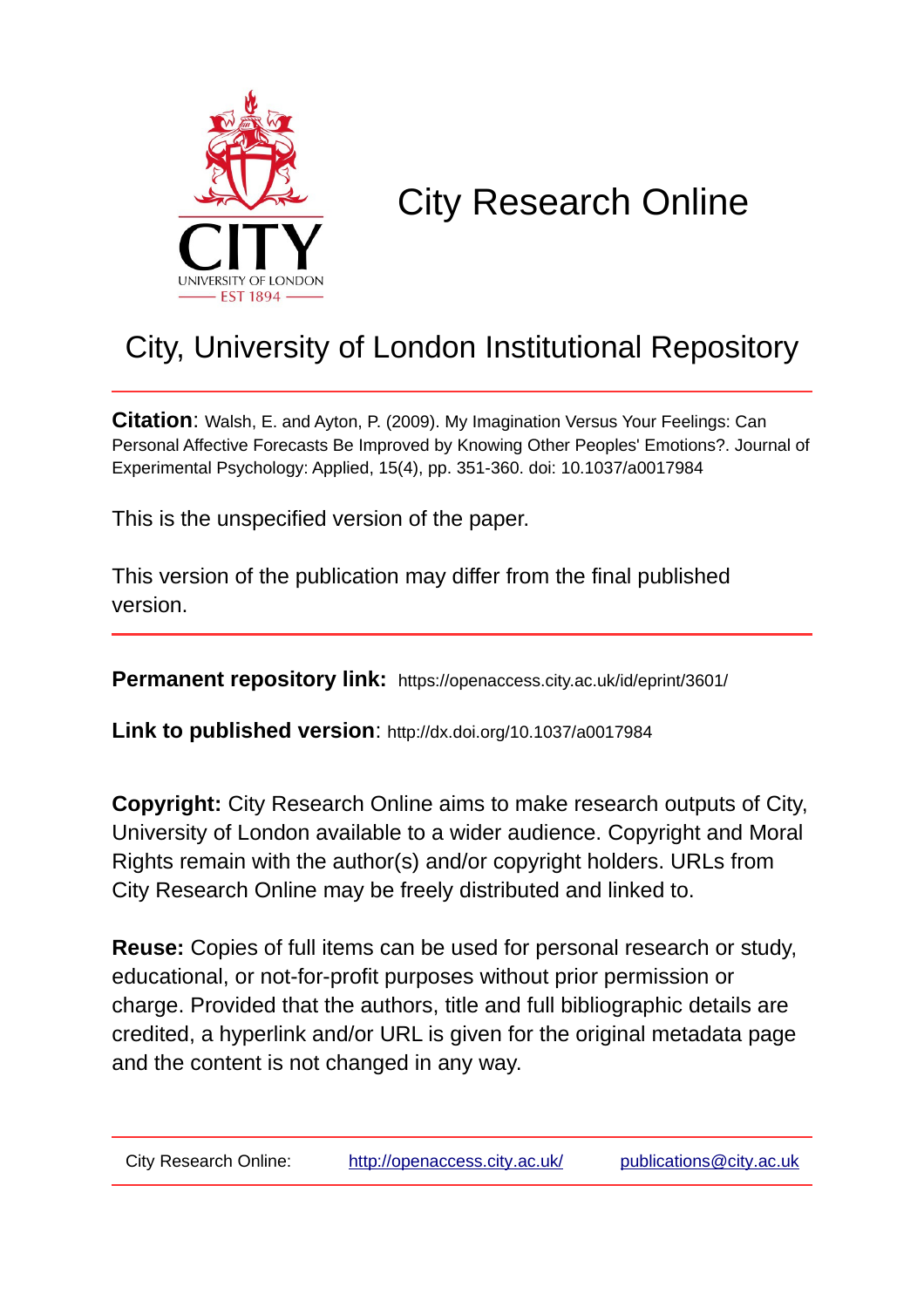## My Imagination 1

## Running head: SURROGATE EMOTIONS AND AFFECTIVE FORECASTS

My Imagination vs. Your Feelings: Can Personal Affective Forecasts Be Improved By Knowing

Other Peoples' Emotions? Emma Walsh & Peter Ayton City University, London UK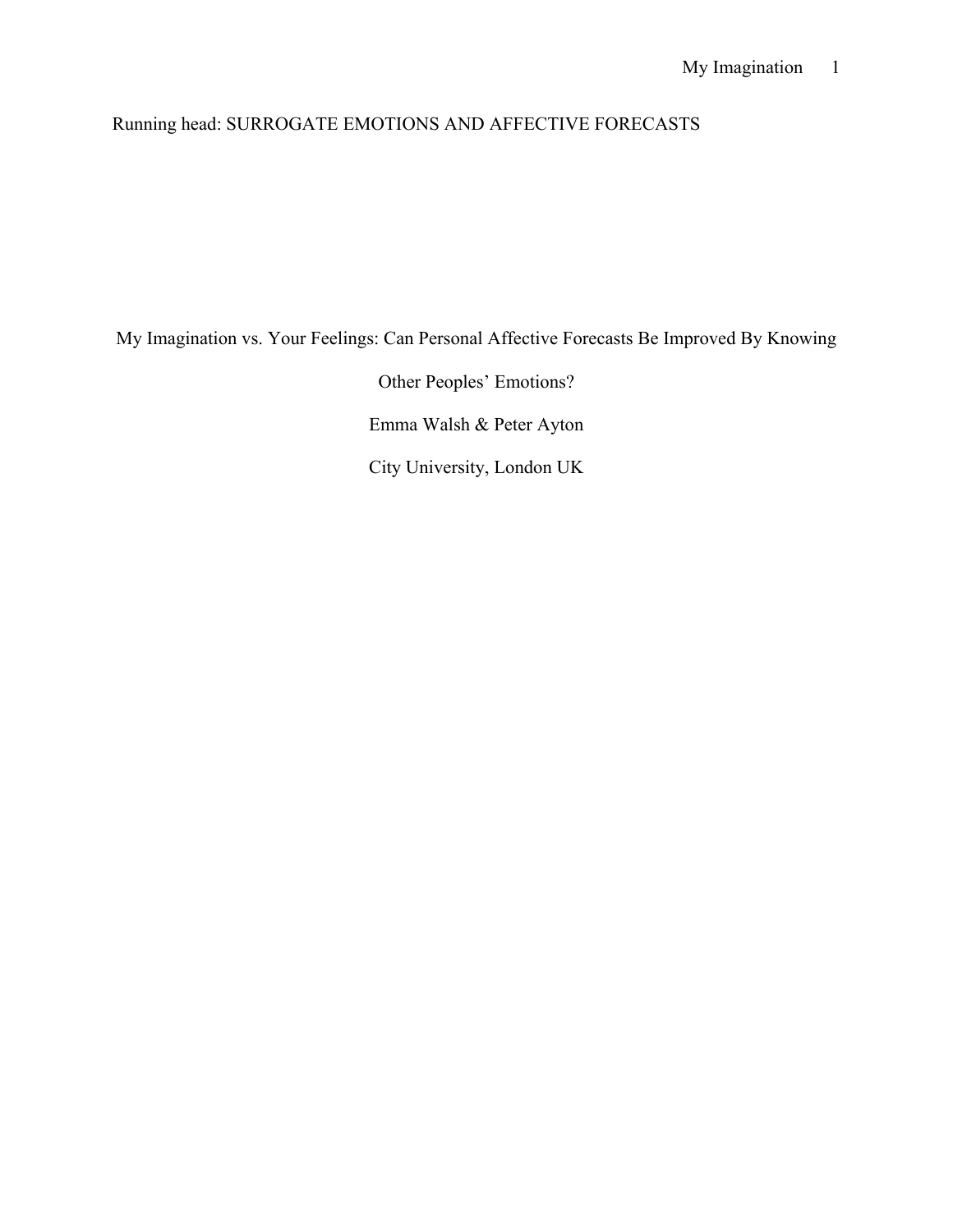#### Abstract

A proposed remedy for biased affective forecasts is to base judgments on the actual feelings of people (surrogates) currently experiencing the event, rather than using imagination which conjures an inaccurate vision of the future. Gilbert et al. (2009) forced people to use surrogate reports by withholding all event information, resulting in better predictions. However, in life surrogate information rarely supplants event information - can people effectively integrate both types of information into their judgments? In 5 studies, respondents predicted the impact of a health state on their own happiness. Respondents incorporated surrogate information into their judgments both in the presence and absence of event information. However, they inappropriately discounted other people's experiences as a valid predictor of their own - particularly in the presence of event information – and imagined their happiness would be different to surrogates' happiness. Excluding pre-existing event knowledge, changing the size of the surrogate sample, or increasing the size of the response scale, did not alter the adjustment. Although surrogate information improved affective forecasts, its influence was diminished by the presence of event information.

**Key words**: Affective forecasting, Surrogation, Impact bias, Health state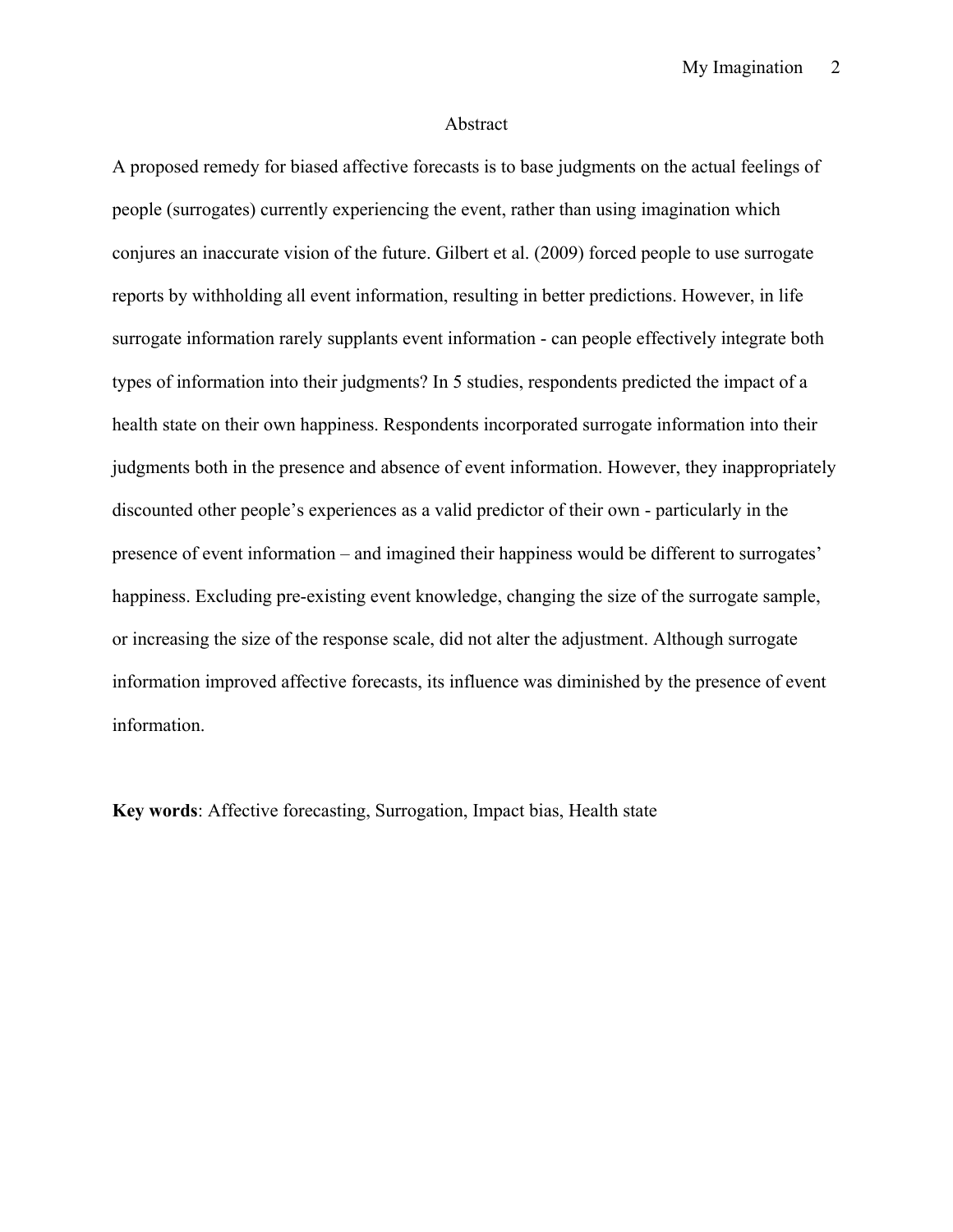My Imagination vs. Your Feelings: Can Personal Affective Forecasts Be Improved By Knowing Other Peoples' Emotions?

The conclusion that people predict their future emotions inaccurately - by overestimating both the intensity and duration of their emotional response to an event - is clearly demonstrated in a range of empirical studies (Dunn, Wilson, & Gilbert, 2004; Gilbert, Driver-Linn, & Wilson, 2002; Ubel et al., 2001). This effect, known as the *impact bias*, has been shown for a wide-range of events, from mis-predicting the impact of winning a football match (Wilson, Wheatley, Meyers, Gilbert, & Axsom, 2000), to electoral defeat (Gilbert, Pinel, Wilson, Blumberg, & Wheatley, 1998), to failing a driving test (Ayton, Pott, & Elwakili, 2007). The impact bias has also been measured for more consequential events, such as the influence of chronic health states on well-being: people overestimate the impact of a variety of health states on both their own happiness as well as other peoples' happiness (Walsh  $\&$  Ayton, 2009) despite there actually being little variation in the happiness of people living with or without chronic health states (Brickman, Coates, & Janoff-Bulman, 1978; Walsh & Ayton, 2009). This leads to a discrepancy between non-patients' predictions and patients' actual experiences (Hurst et al., 1994; Riis et al., 2005). A discrepancy between anticipated and experienced outcomes may lead to suboptimal decisions (Sevdalis & Harvey, 2007) which, in a medical context could have serious long-term consequences.

Why do we persistently make these errors in our affective forecasts? Several explanations suggest that we do not accurately *imagine* the future event. One proposal, known as the *focusing illusion*, suggests that people incorrectly focus on the target event and disregard other events which could also impact and moderate their future emotions, resulting in extreme forecasts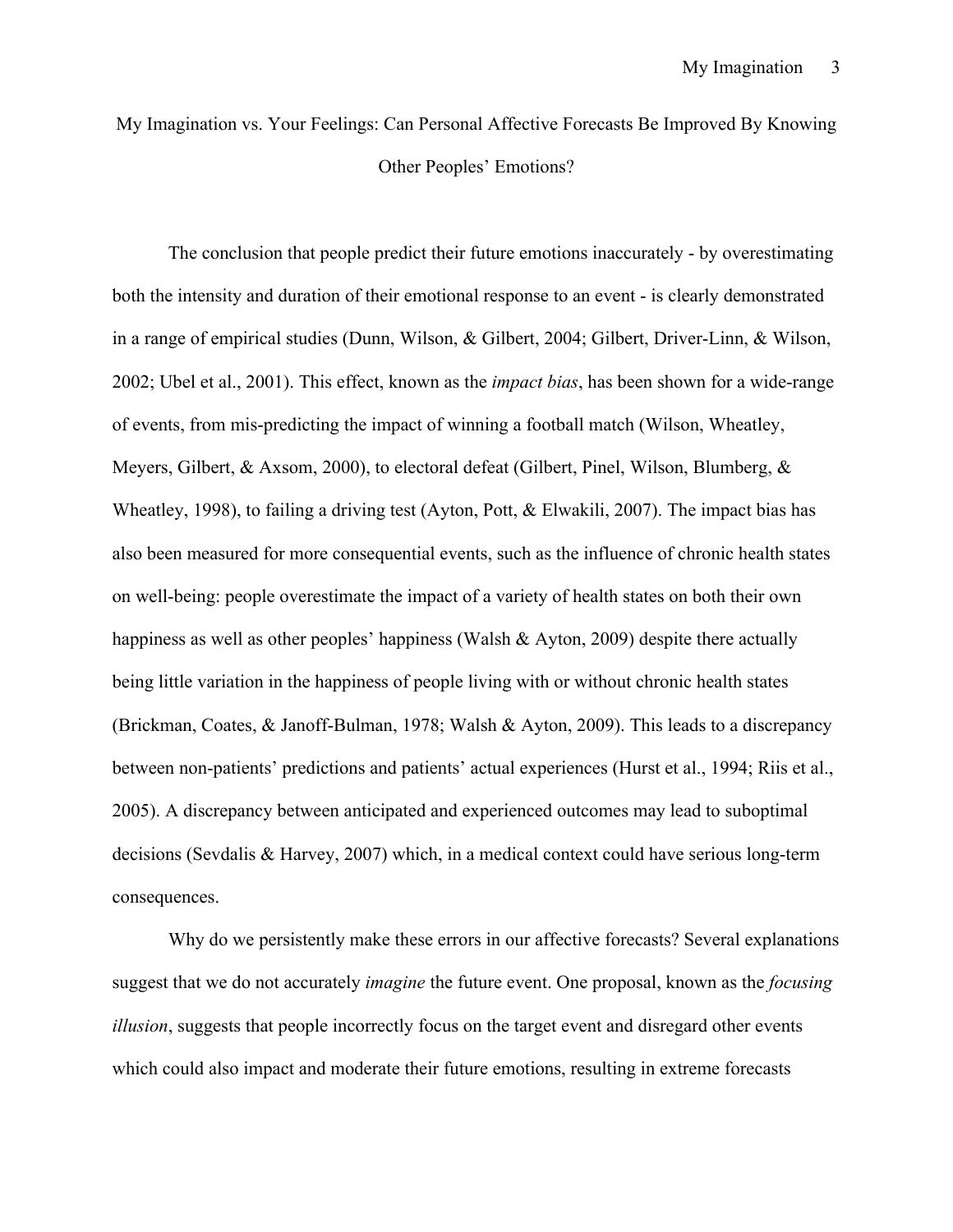(Kahneman, Krueger, Schkade, Schwarz, & Stone, 2006; Schkade & Kahneman, 1998; Wilson et al., 2000). A further proposed error with the imagination process is that people fail to imagine that they would adapt to the future event, a process of *unforeseen adaptation* (Gilbert et al., 1998). They imagine their immediate affective reaction and fail to take into consideration that over time their reaction to the event would diminish and they would return to their baseline emotional state.

If we can not accurately imagine our reaction to a future event, how about recalling memories of our past experiences as a guide to predicting our future happiness? Studies have shown that not only can we not accurately remember how we felt (Wirtz, Kruger, Scallon, & Diener, 2003) but that we also tend to recall atypical instances of the event, thereby biasing our future predictions (Kahneman, Fredrickson, Schreiber, & Redelmeier, 1993; Morewedge, Gilbert, & Wilson, 2005).

It would therefore seem that our imaginations, and our memories, lead us down the garden path when it comes to anticipating our future emotions. Furthermore, endeavours to reduce the impact of these effects on predictions have produced mixed results. Ubel, Loewenstein, and Jepson (2005) compared different methods designed either to reduce the impact of the focusing illusion or of unforeseen adaptation. They found that exercises designed to reduce the focusing illusion had limited effect (a finding consistent with Baron et al., 2003; Ubel et al., 2001; and Walsh & Ayton, 2009). However, exercises which drew attention to the process of adaptation successfully reduced the bias, leading Ubel et al. (2005) to conclude that unforeseen adaptation was a more appropriate explanation for the impact bias shown for health states.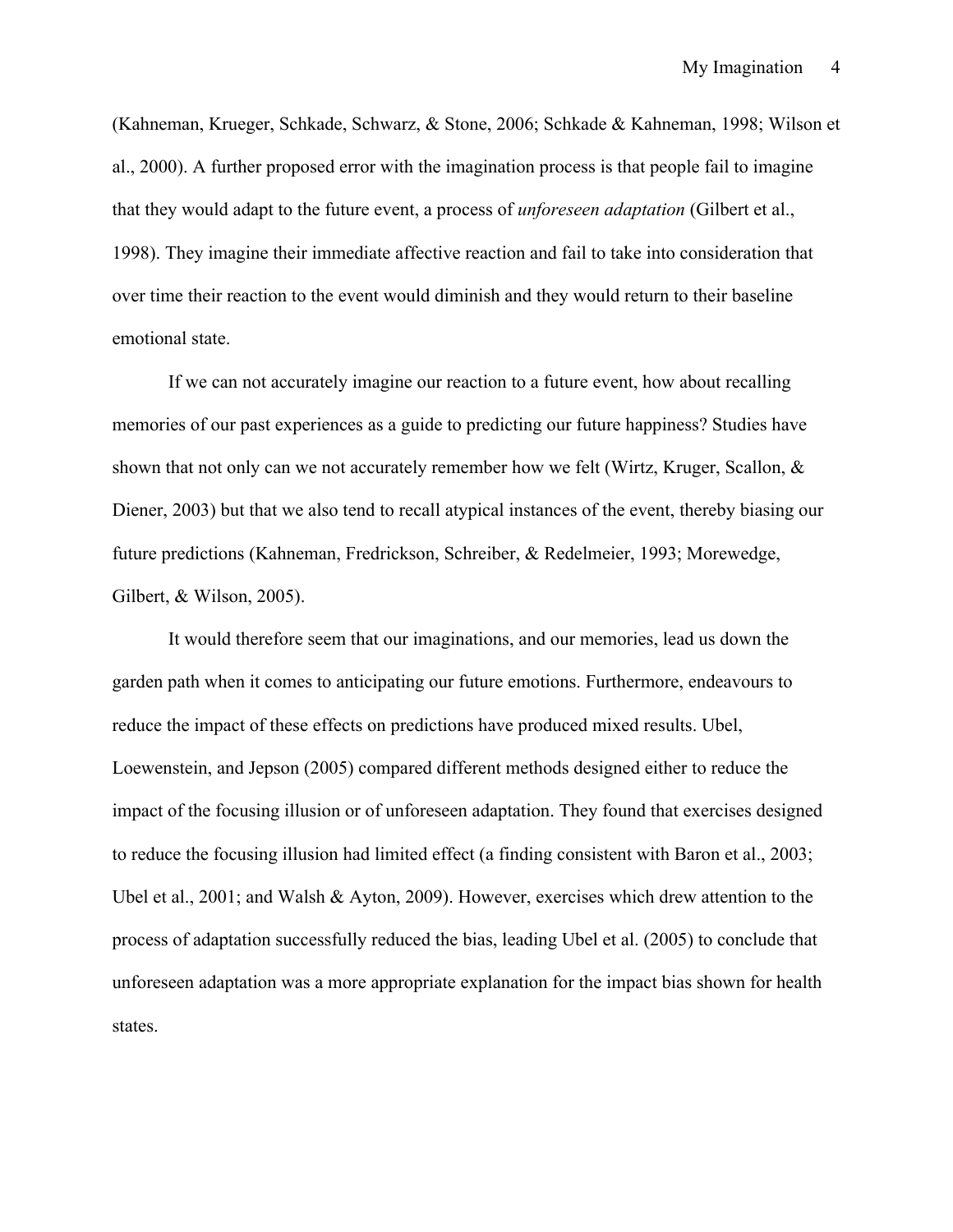Another proposed remedy to overcome the failings in our imagination is to disregard imagination entirely and instead base judgments on the actual feelings of people currently experiencing the event - a process termed *surrogation* (Gilbert, 2006). When people are denied the information that imagination requires to make a future prediction, and are only given information about the feelings of others', they make more accurate forecasts. Gilbert, Killingsworth, Eyre, and Wilson (2009) demonstrated that women more accurately predicted their enjoyment of a speed-date when they were provided with the enjoyment ratings of another woman who had experienced that date (surrogate information), than when provided with profile information about the date (event information). This was despite 75% of respondents believing that receiving event information would lead them to more accurate forecasts than receiving surrogate information.

Similarly, Norwick, Gilbert, and Wilson (2006) recorded how a group of people felt after they had received a prize and then taken part in a tedious task. A second group was informed that they would also receive the prize and participate in the task, but half of the respondents were told what the prize was and the other half were given the reported feelings of a member of the first group. Respondents who only knew what the prize was did not accurately predict their future feelings; arguably because they had used their imaginations to envisage receiving the prize but had failed to anticipate how the tedious task would make them feel. In contrast, respondents who could only base their judgments on the reported feelings of a member of the previous group made accurate forecasts: although they had no information about the future event, by basing their judgments on the experiences of the surrogates they correctly anticipated their future feelings.

These findings suggest that for people to accurately predict their future happiness, they should not contemplate information about the future event – thereby disabling their imaginations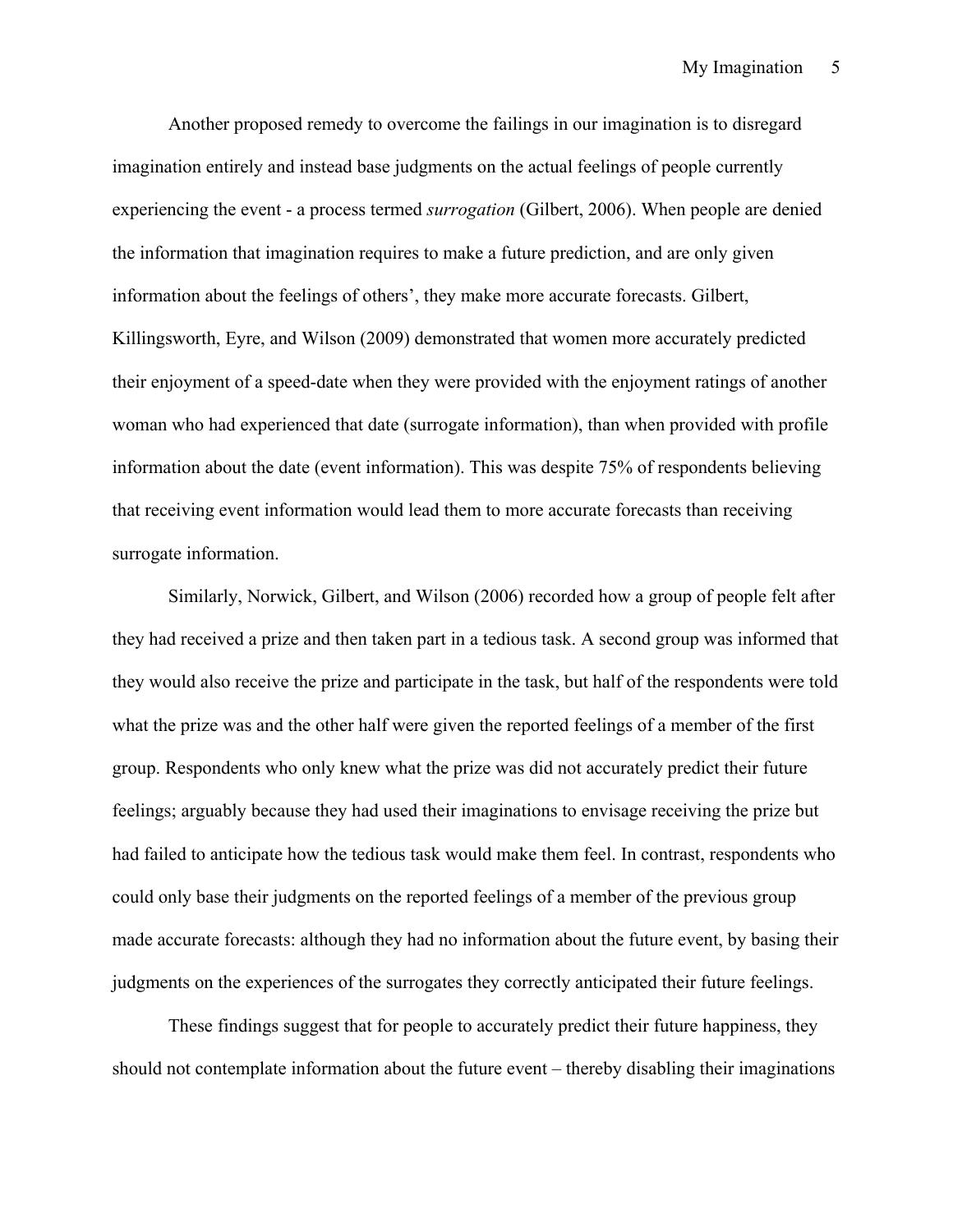- and instead base their judgments on the feelings of others. Although a fitting suggestion in theory, it will, arguably, not often be feasible in practice. Outside of the laboratory, when making predictions about the impact of a future event, people rarely know how that event is making someone else feel without at the same time knowing something about the event itself. For example, we can read reports of how much critics enjoyed a movie but also know who stars in the film, or we can read reviews of hotels but see pictures of its location, making it difficult to separate event information and surrogate information when making our predictions. While it might be possible to withhold event information under some circumstances (e.g. one might not tell a child that their sandwich contained some ingredient they professed repugnance of) it is difficult to see how information could be practically and ethically withheld in more consequential cases. For example when contemplating the impact of a health state on happiness; it is highly doubtful that people could be told about the happiness of surrogates without some information about the health state also being disclosed. Even if all that people knew was the name of the health state, this might still be enough to enable their imaginations to bias their judgments. Gilbert et al. (2009, p.1619) conceded that "…people may be reluctant to engage in surrogation if they have the opportunity to do otherwise". For the surrogacy proposal to provide an effective panacea for the bias in judgments, an important issue is whether people incorporate surrogate information into their judgments when presented alongside event information, as well as when presented on its own.

A potential limitation of surrogate information as a guide to personal happiness is that its value may be downplayed because people believe they are different to others (Kruger, 1999). Most people believe themselves more likely than the average person to be a better driver or live past 70 years; and less likely than the average person to own an airplane or get lung cancer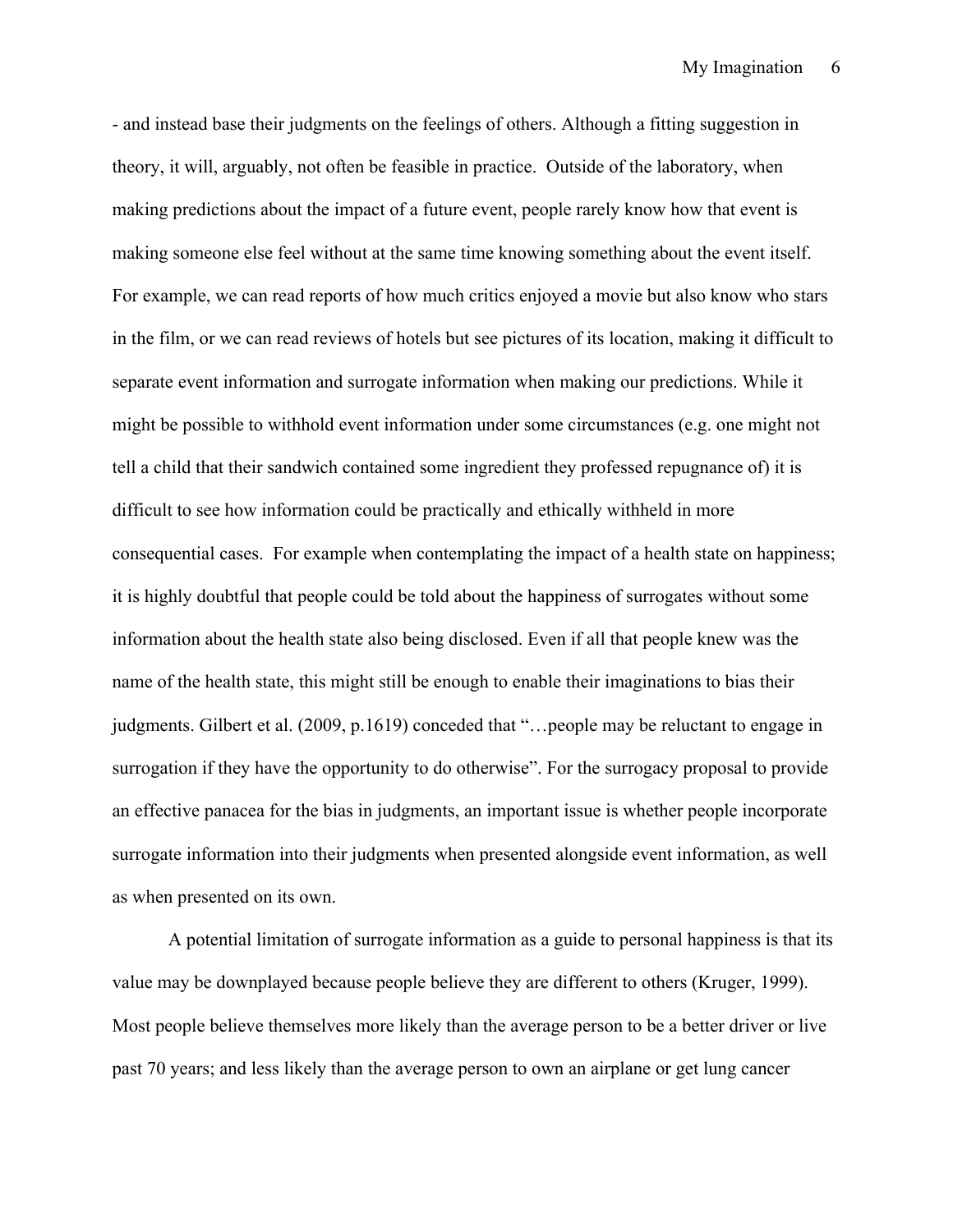(Kruger & Burrus, 2004; Svenson, 1981; Weinstein, 1980). Furthermore they think that life events would affect them in a different way to how they affect others: people predict that their own happiness would be more affected by a health state than other people's happiness would be (Walsh & Ayton, 2009). Gilbert (2006) proposed that when given the choice people would prefer to receive event information to surrogate information precisely because they believe they are different to the surrogates. Moreover, as reported above, Gilbert et al. (2009) found that most of their respondents believed that event information would be more useful than surrogate information. Therefore if presented with both types of information, it follows that people may discount the happiness of other people as a guide to their own happiness and use the event information to imagine how life would be different for them.

The aim of the following five studies was to explore whether people contemplating the impact of a health state incorporate information about others' happiness into their judgments. In particular, how do people respond when they are presented with *both* surrogate information *and* health state information? Do they realise the value of surrogate information or do they prefer to use their imaginations and base their judgments on the health state information? Does varying the degree to which surrogate information matches expectations affect the extent to which it is used? Is surrogate information used differently when predictions are being made for selfhappiness, or the happiness of someone else? In all 5 studies, respondents were asked to imagine that they had just been diagnosed with a health state and to predict what their happiness would be after living with that health state for 1 year. It was predicted that respondents would fail to realise the value of other peoples' feelings and disregard the surrogate information, particularly when presented alongside health state information, in favour of their imaginations.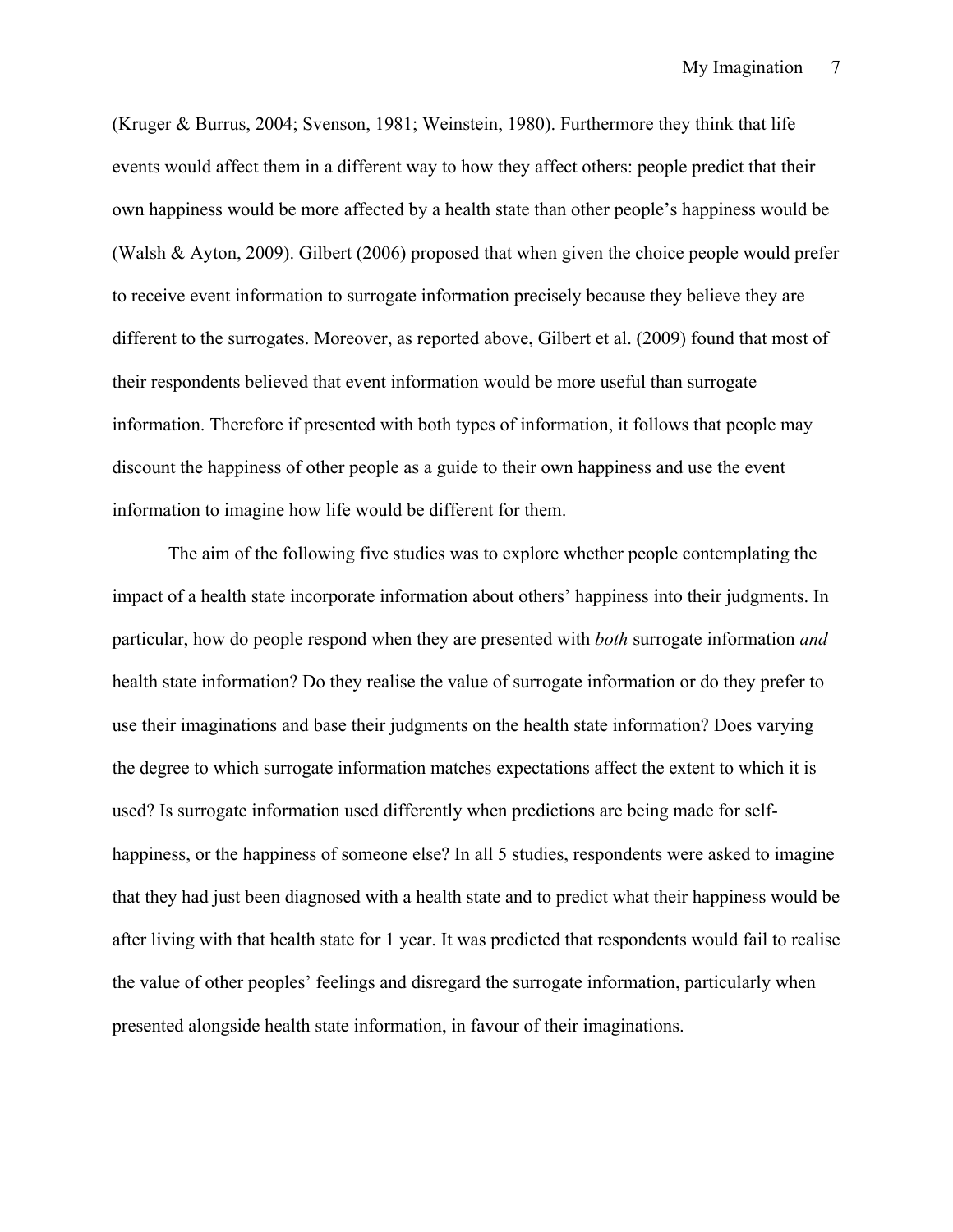#### Study 1: Using Others' Happiness to Predict Self Happiness

The aim of this study was to explore the predicted impact on happiness of living with a chronic health state (kidney disease) for 1 year, after being presented with either surrogate information, health state information, or both surrogate information and health state information. The surrogate information presented was a happiness rating of 6.5 on a scale ranging from 1 (*not happy*) to 9 (*very happy*). This was the self-reported average happiness rating of a sample of 10 people living with kidney disease taken from Walsh and Ayton (2009). As non-patients overestimate the impact on happiness of living with a health state, we expected that this surrogate information would have seemed surprisingly high on the happiness scale to the respondents. Nonetheless it was predicted that respondents presented with only surrogate information would make more accurate predictions (i.e. closer to the surrogate value) than respondents presented with only health state information, or both surrogate information and health state information.

The accuracy of predictions was assessed indirectly because respondents did not actually experience the health state. Instead a cross-sectional design was used where respondents' predictions were compared with the experiences of others. This design has several advantages over a longitudinal design as it allows us to test the predicted impact of a rare event, such as a health state; it avoids any issues with re-interpretation of the scale which can occur once people have experienced an event; and it avoids any anchoring or priming on previous predictions (Loewenstein & Schkade, 1999). Therefore, in this study, the surrogate value has a special status because it is our best estimate of what the respondents' happiness would actually be if they were experiencing the health state we are asking them to consider. Gilbert et al.'s (2009) and Norwick et al.'s (2006) studies established that, for the cases they examined, surrogate reports were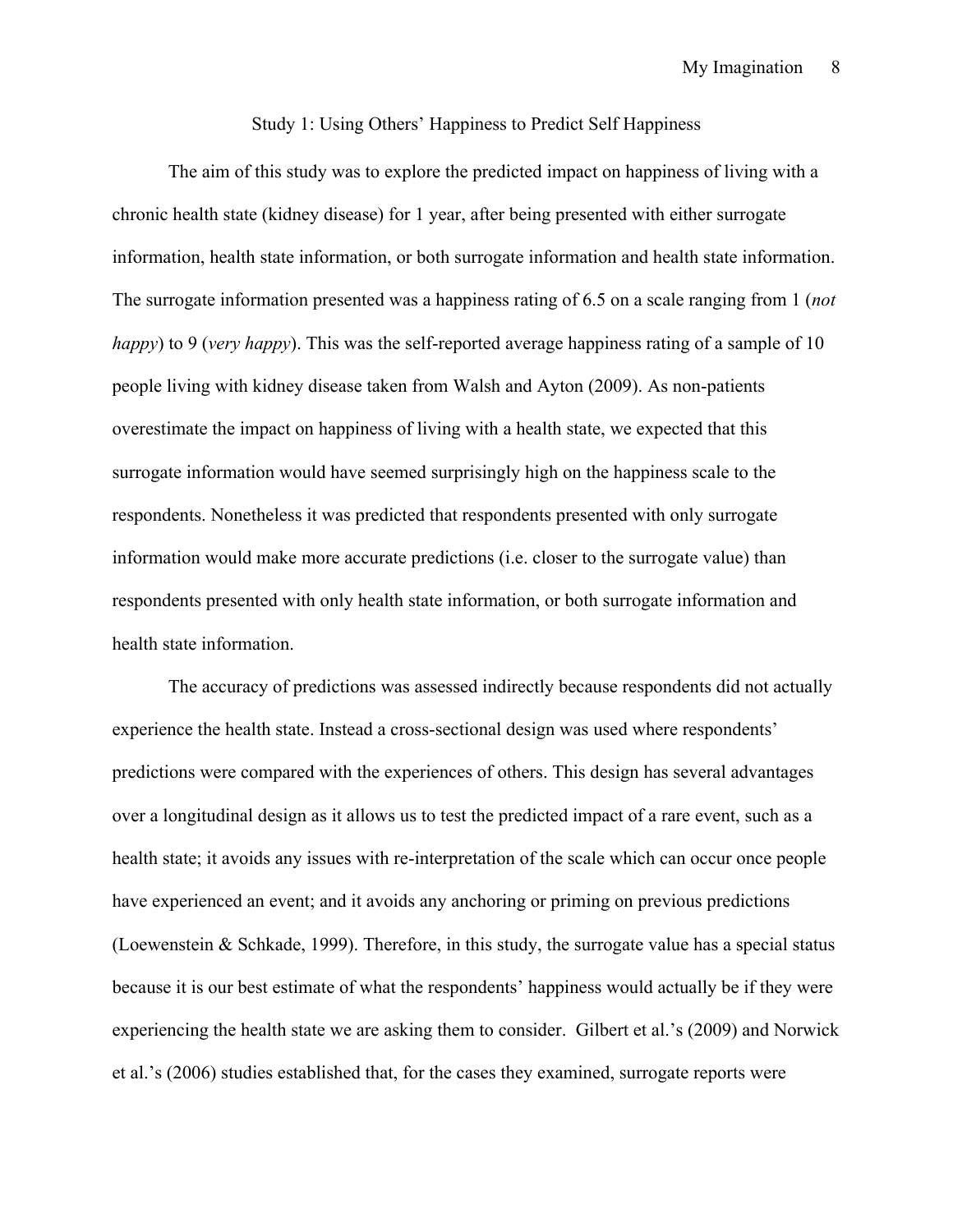indeed good predictors of their respondents' actual affective states. Of course, the logic of the surrogacy proposal for *generally* improving affective forecasts is that surrogate experiences are, in general, good predictors of other people's experiences. Accordingly our assumption is that we can use this surrogate value to benchmark the accuracy of affective forecasts.

#### *Method*

#### *Design*

There were 3 independent-samples conditions (only surrogate information, only health state information, surrogate and health state information). The dependent variable was happiness rating on a scale from 1 (*not happy*) to 9 (*very happy*). Respondents, randomly allocated to a condition, rated on the scale their current happiness, their predicted immediate happiness just after the described scenario, and their predicted happiness 1 year after the scenario.

#### *Participants*

639 respondents took part in the study, 73% of which were female. Age ranged from 18 to 58 years with a mean age of 21 years. Respondents were recruited via emails sent to UK university degree administrators (of varying subjects), who forwarded the invitation on to staff (n  $=$  3) and students (n = 636). For completing the questionnaire, respondents were offered the opportunity to take part in a prize draw to win £20 of online store vouchers.

#### *Procedure*

Respondents completed the questionnaire over the Internet. They indicated their gender, age, and rated, "How happy would you say you are these days?" at the start or end of the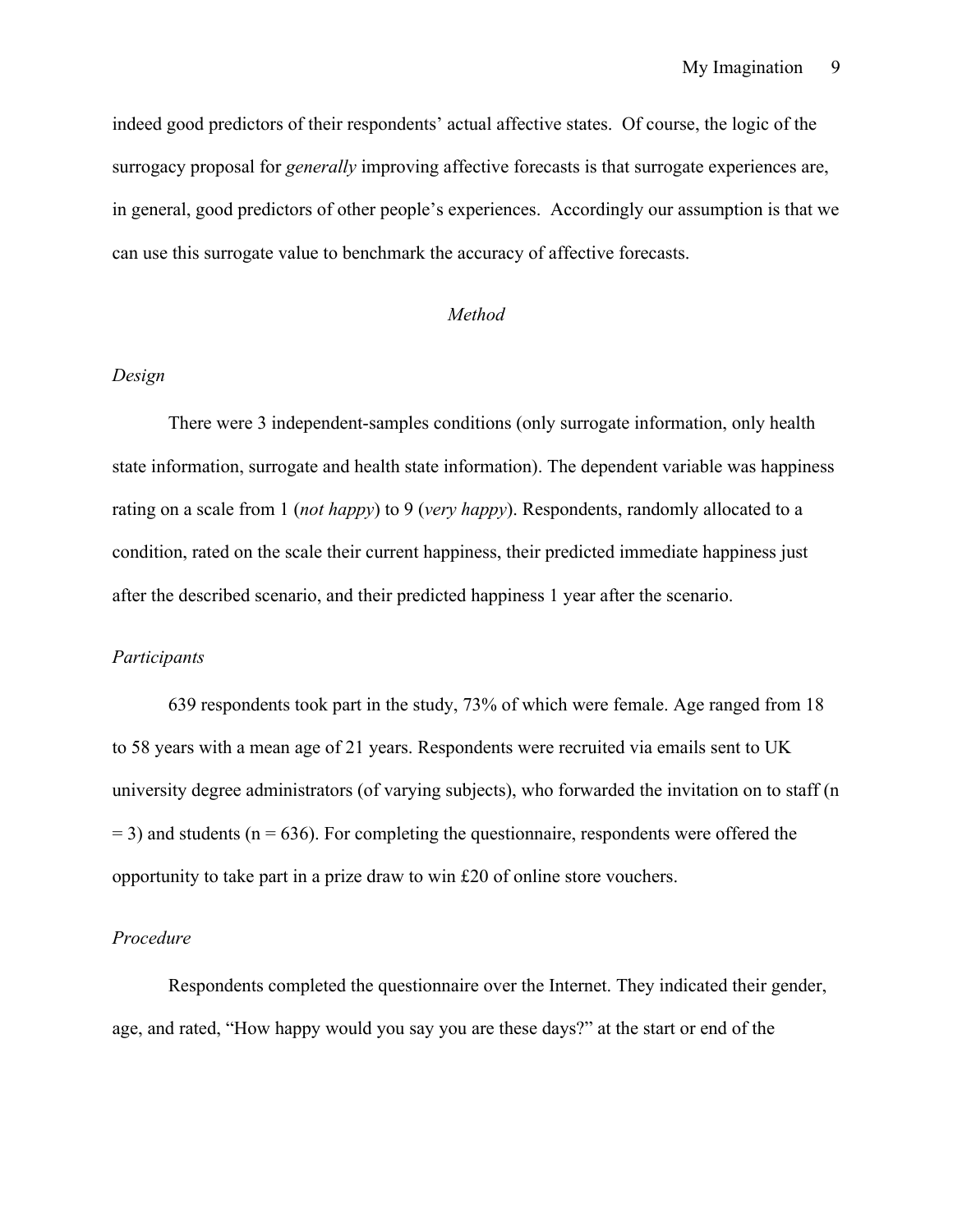questionnaire, and then read one of the following scenarios (information in brackets was removed for respondents not receiving surrogate information):

### *Health state information [and surrogate information] scenario:* <sup>1</sup>

Imagine you are being told by your doctor that you have developed kidney disease. In order to explain the likely impact of the condition, [the doctor tells you that a random sample of 10 people who have been living with kidney disease for at least 1 year report an average happiness of 6.5 on the 1-not happy to 9-very happy scale.] The doctor informs you that this is a condition in which there are abnormalities in your kidneys. This has resulted in kidney failure and you will need to be treated with dialysis, a process which typically involves you being connected via tubes to an artificial kidney machine to remove the waste products from your blood stream. You will need to receive dialysis either in a hospital for approximately 4 hours every 3 days a week, or at home for approximately 1 hour every day. You are informed that this treatment is not a cure and therefore dialysis will be required for your lifetime, or until you are eligible for a kidney transplant. Before the doctor can discuss this further a nurse comes into the room to ask a question about another patient.

#### *Only surrogate information scenario*:

Imagine you are being told by your doctor that you have developed a medical condition. In order to explain the likely impact of the condition, the doctor tells you that a random sample of 10 people who have been living with this condition for at least 1 year report an average happiness of 6.5 on the 1-not happy to 9-very happy scale. Before the doctor can discuss this further a nurse comes into the room to ask a question about another patient.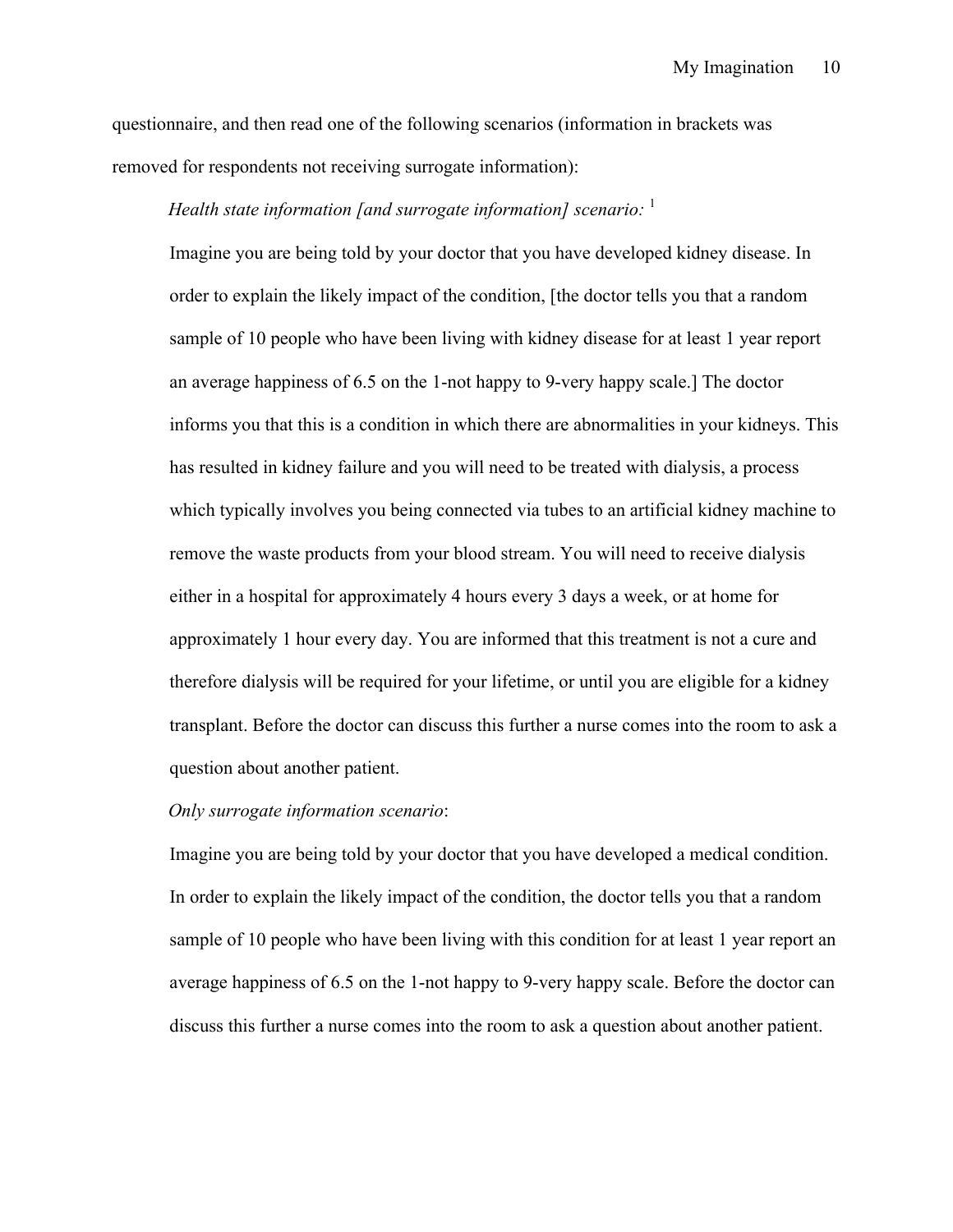All respondents then predicted, "At that moment, how happy do you expect you would be?" (a filler question to assist respondents in differentiating between their immediate reaction to diagnosis and their more long-term reaction), and "How happy do you expect you would be 1 year after living with this condition?" (the target question). Finally all respondents indicated whether they or someone close to them was living with kidney disease.

#### *Results*

Forty-eight respondents indicated that they or someone close to them was living with kidney disease and therefore their data were excluded from the analyses, leaving complete data for 591 respondents. Analyses revealed that rating current happiness before or after reading the scenario did not significantly affect respondents' predictions; therefore data are collapsed across this variable. In all of the studies, correlations between age of the respondent and predicted happiness were examined for age-related differences but no significant relationship was found. All of the subsequent effect sizes are based on Cohen (1988) and assume a small effect = .10, medium effect  $= .30$ , and a large effect  $= .50$ .

Did respondents predict that their happiness 1 year after living with Kidney Disease would be different from their current happiness? A 2 (happiness: current, predicted) x 3 (condition: only surrogate information, only health state information, surrogate and health state information) mixed ANOVA revealed that respondents predicted a significant decrease in their happiness 1 year after living with kidney disease,  $F(1, 588) = 652.55$ ,  $p < 0.01$ ,  $r = 0.73$  (see figure 1). There was also a significant interaction,  $F(2, 588) = 33.80$ ,  $p < 0.01$ ; although respondents' current happiness ratings did not differ across the 3 conditions, *F*(2, 588) = 0.43, *p*  $= 0.65$ , there were significant differences in respondents' predictions,  $F(2, 588) = 53.06$ ,  $p <$ 0.01,  $r = 0.30$  (see table 1). Tukey post-hoc tests revealed that respondents presented with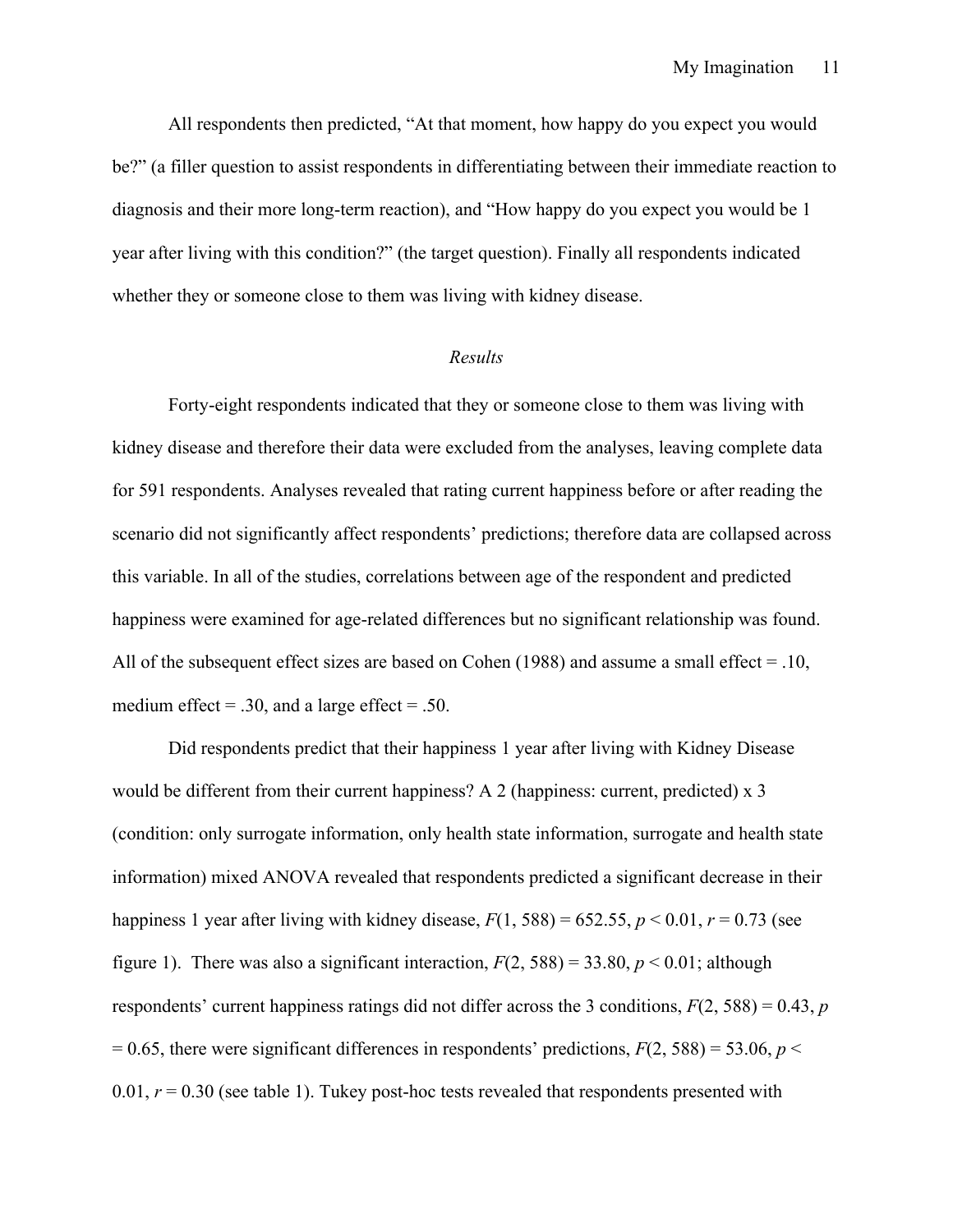surrogate and health state information made significantly higher (more happy) predictions than those presented with only health state information  $(p < 0.01)$ . Furthermore, respondents who received only surrogate information made significantly higher predictions than those with surrogate and health state information  $(p < 0.01)$ , and those presented with only health state information ( $p < 0.01$ ).

Despite the judgments of respondents who received only surrogate information being the happiest, were their predictions as to their future happiness similar to the surrogate rating of 6.5 that they were given? A one-sample t-test compared their predictions with the surrogate rating of 6.5 and revealed that there was a significant difference between how happy they predicted they would be and the reported happiness of the surrogates,  $t(122) = -6.87$ ,  $p < 0.01$ ,  $r = 0.53$ . Respondents presented with only surrogate information predicted that they would be significantly less happy 1 year after living with kidney disease than the surrogates reported.

#### *Discussion*

Surrogate information improved affective forecasts both in the presence and absence of health state information. Respondents presented with only surrogate information integrated it into their judgments to make significantly more accurate predictions (i.e. predictions closer to the surrogate value) than those given only health state information, replicating previous findings (Gilbert et al., 2009). In fact, they made significantly more accurate predictions than respondents presented with any health state information. When presented with surrogate and health state information, respondents used both types of information to make their predictions. We can infer this because they made significantly more accurate predictions than respondents presented with only health state information and they made significantly less accurate predictions than respondents presented with only surrogate information.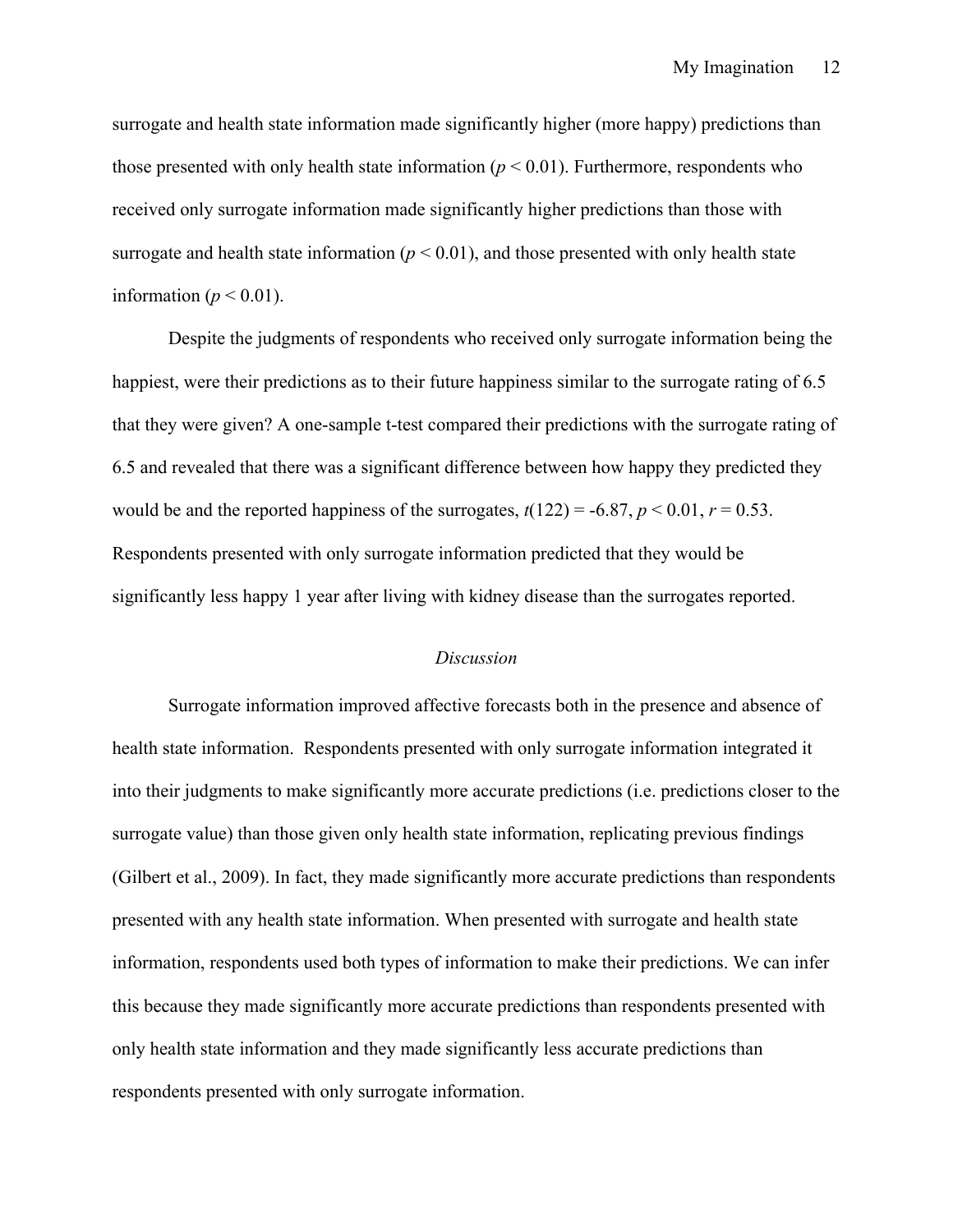However people did not make as accurate predictions as they could have done because they discounted the surrogate information somewhat, even when it was the only information presented. Moreover they discounted surrogate information more in the presence of health state information - people used their imaginations to moderate predictions of their future happiness rather than realising the value of other peoples' feelings – highlighting a problem in situations where event information can not be easily withheld. However, we should reiterate that our assessments of the accuracy of respondents' predictions were assessed indirectly: since respondents could not be "given" the health state it was not possible to compare their predictions with their own experiences. Nonetheless, as the surrogate value was the actual happiness of people living with kidney disease, and we have no grounds to believe that our respondents would experience this condition any differently to the surrogate sample, we have used it as a benchmark to estimate what our respondents' happiness would actually be.

Why did respondents discount the surrogate value? Given that respondents' average selfrated current happiness was 6.8, it may well be that the surrogate value of 6.5 was judged implausibly high. If respondents were sceptical that people with kidney disease could be almost as happy as themselves, this may have dissuaded them from using the surrogate rating. Even respondents who believed that other people with kidney disease were as happy as 6.5 might judge that they themselves would not be so happy – in effect treating themselves as a special case. In any event, if presented with a lower surrogate value, respondents might be expected to discount it less.

#### Study 2 – Using Surrogates' Happiness to Predict Self/Other Happiness

This study had two main aims: The first was to see how respondents respond when presented with a lower surrogate value. As people tend to overestimate the impact of health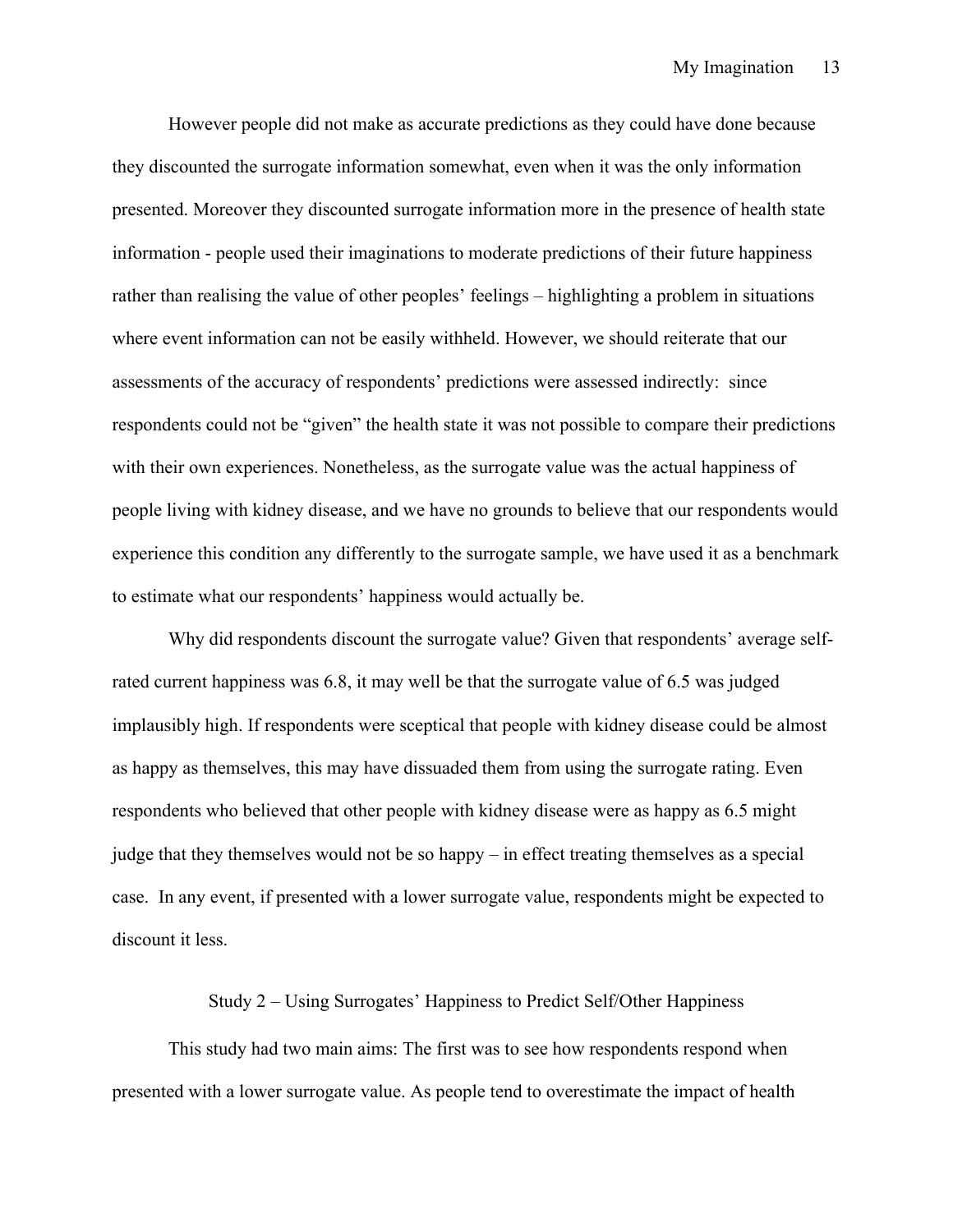states on happiness, a much lower surrogate happiness value would have been more consistent with their subjective opinion, and therefore we expect respondents would have less reason to discount this value. Accordingly, we presented respondents with the surrogate value of 2.5 on the 1-9 scale. This value is lower than the predictions of respondents who received only health state information in study 1, and therefore we would expect respondents who received this surrogate value to make lower predictions than those who received only health state information. Secondly, as there is evidence that people evaluate the impact of health states on their own happiness differently to that of other people's happiness (Baron, et al., 2003; Walsh & Ayton, 2009), the second aim was to examine whether surrogate information influenced predictions differently depending on whether respondents were predicting their own happiness or the happiness of others. While people might discount surrogate information because they believe it doesn't apply to them for some idiosyncratic reason, they might have less reason to discount it when considering the impact of health states for others.

#### *Method*

#### *Design*

There were 3 independent-samples conditions (only surrogate information, only health state information, surrogate and health state information) and all respondents made predictions from 2 viewpoints (self, other), except for the only health state information condition where only judgments for others' happiness were collected. The dependent variable was as per study 1.

#### *Participants*

Respondents were recruited and incentivised via the same methods as study 1 from Australian and UK universities (respondents were not recruited from the same universities who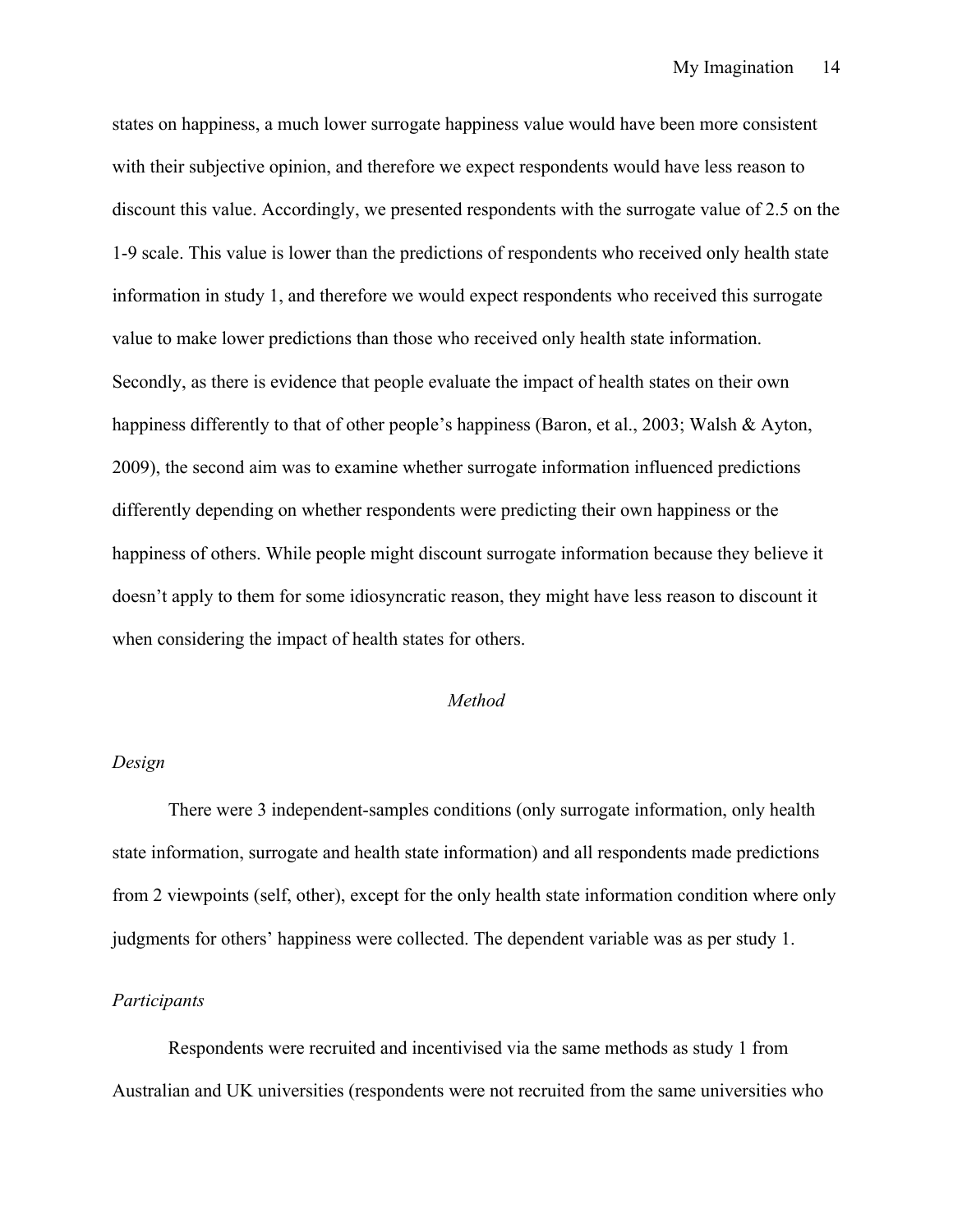had been contacted previously). 265 respondents took part in the study (11 staff and 254 students), 84% of which were female. Age ranged from 18 to 60 years with a mean of 24 years.

#### *Procedure*

The procedure was the same as Study 1 except that before being presented with the scenario, respondents were told to imagine that either themselves or someone close to them was experiencing the event (this order was counterbalanced for respondents predicting both viewpoints), and to indicate from a list the person they were imagining e.g. partner. This information was then automatically inserted into the scenario to facilitate considering the scenario from someone else's viewpoint, e.g. "imagine your partner is being told by their doctor…". Once they had made their predictions the scenario was presented from the alternate viewpoint.

#### *Results*

11 respondents indicated that they or someone close to them was living with kidney disease and therefore their data were excluded from the analyses, leaving complete data for 254 respondents.

An independent-samples t-test comparing self-happiness predictions by respondents who received only surrogate information or surrogate and health state information, revealed no significant difference,  $t(150) = 0.54$ ,  $p = 0.59$  (see table 2). However, when the self-happiness predictions of respondents who received only health state information in study 1 were included in this analysis as a third condition, there was a significant difference,  $F(2, 387) = 4.54$ ,  $p = 0.01$ ,  $r = 0.15$ . Respondents in study 1 who received only health state information made happier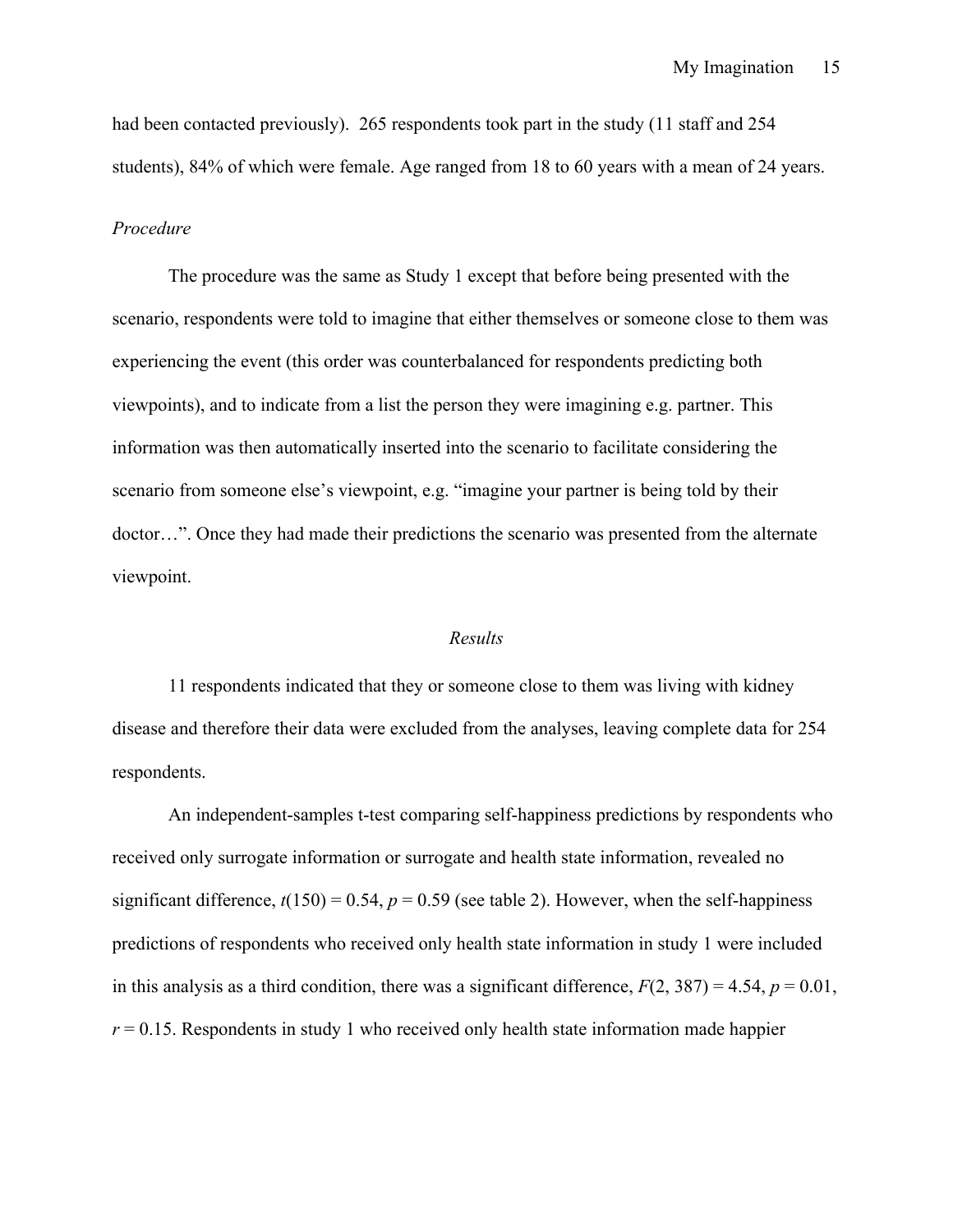predictions (see table 1) than respondents in study 2 who received only surrogate information (*p*   $= 0.05$ ) or surrogate and health state information ( $p = 0.05$ ) (see table 2).

Given that in this study the surrogate information was fabricated, we cannot use it in the same way as we used the surrogate value in study 1 to benchmark accuracy. Nevertheless, the same procedure used in study 1 to determine the accuracy of predictions can also be used in this study to determine the degree to which respondents incorporated surrogate information into their judgments when it was the only information they were presented with. The predictions of respondents presented with only surrogate information were compared to the surrogate value of 2.5. In contrast to respondents in study 1 who received only surrogate information of 6.5 and predicted they would be less happy, respondents in study 2 presented with only surrogate information of 2.5 predicted that they would be significantly *happier* than the surrogate value 1 year after living with kidney disease,  $t(46) = 3.40$ ,  $p < 0.01$ ,  $r = 0.45$ .

Did respondents make different predictions about their own happiness versus the happiness of someone close to them? Analysis exploring the self/other predictions of respondents who received only surrogate information or surrogate and health state information revealed no significant main effects or interactions<sup>2</sup>. In contrast, for those who received only health state information, an independent samples t-test revealed a significant difference between study 1 respondents who predicted for self and study 2 respondents who predicted for other; predictions for other's happiness were significantly lower than predictions for self happiness*, t*(338) = 3.69,  $p \le 0.01$ ,  $r = 0.20$ .

#### *Discussion*

The results of study 2 confirm that people do incorporate surrogate information into their thinking when making their predictions. Respondents who received surrogate information of 2.5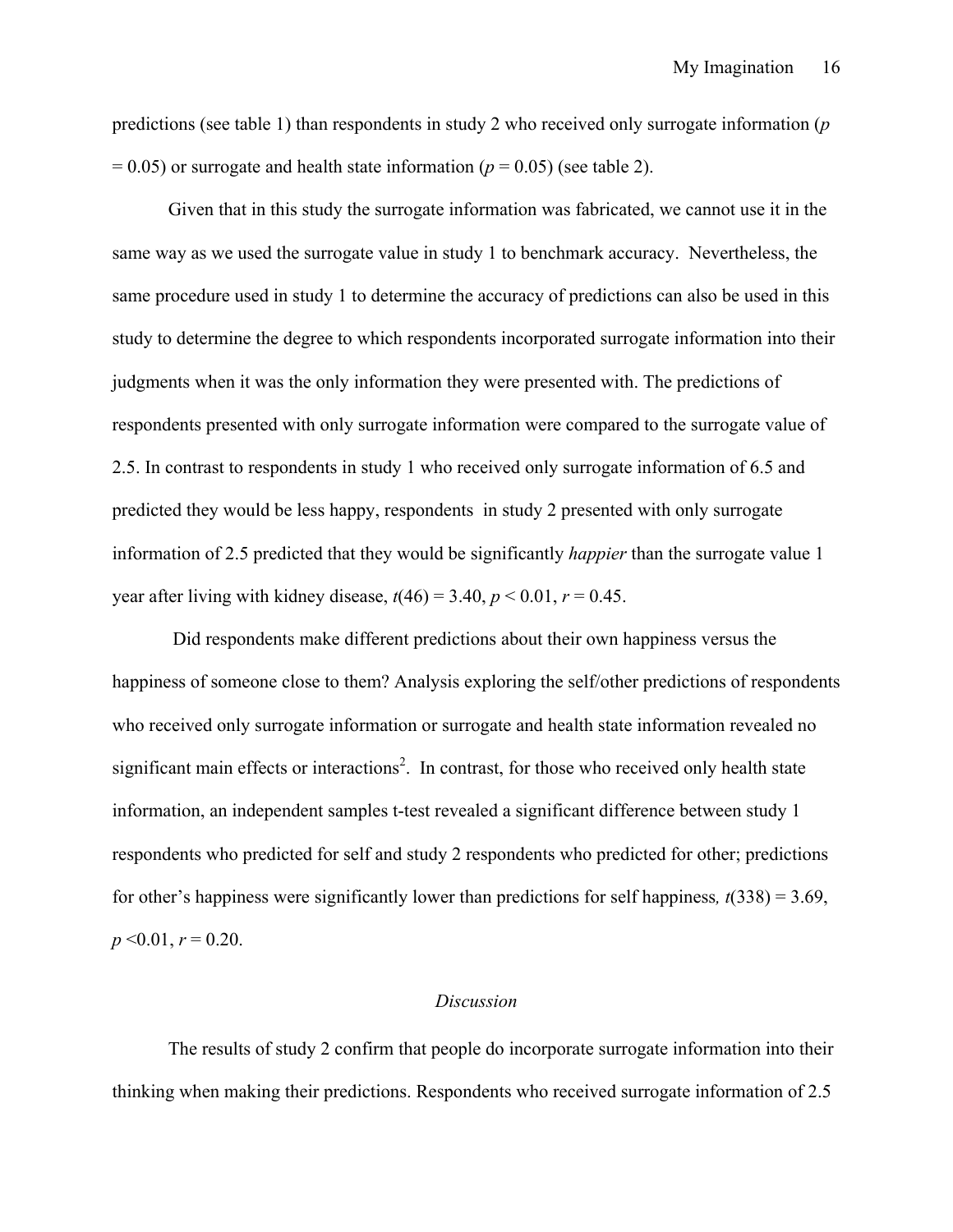either on its own or alongside health state information made significantly lower predictions than respondents who received only health state information.

Nonetheless some discounting of surrogate information still occurred even when it was the only information respondents received. Study 1 respondents who received only surrogate information of 6.5 predicted they would be less happy than the surrogates, whereas study 2 respondents who received only surrogate information of 2.5 predicted that they would be happier than the surrogates, indicating that surrogate information was not the only consideration that respondents were basing their judgments on. The change in prediction direction depending on the surrogate value may be due to scale effects: noise in respondents' judgments could result in truncation of responses producing positive bias for lower scale points and a negative bias for higher scale points (cf. Juslin, Olsson, & Björkman, 1997). Conceivably it could also reflect a tendency for people to think they would cope better with events that have a large impact on other people (when surrogates report happiness of 2.5) and worse for events that have a minimal impact on other people (when surrogates report happiness of 6.5). If so however the direction of these predictions is somewhat surprising when compared with other findings (Kruger, 1999; Walsh & Ayton, 2009) showing that people tend to think they would do better than others on easy tasks and chronic health states they have adapted to, but worse than others on difficult tasks and chronic health states they have not actually experienced. The present finding can be distinguished from these other reports however as respondents here were presented with surrogate values rather than being asked to imagine them.

No distinction was observed in how respondents reacted to surrogate information when they judged the impact of kidney disease on themselves or on another. These results are somewhat surprising if one expects that respondents would be more likely to consider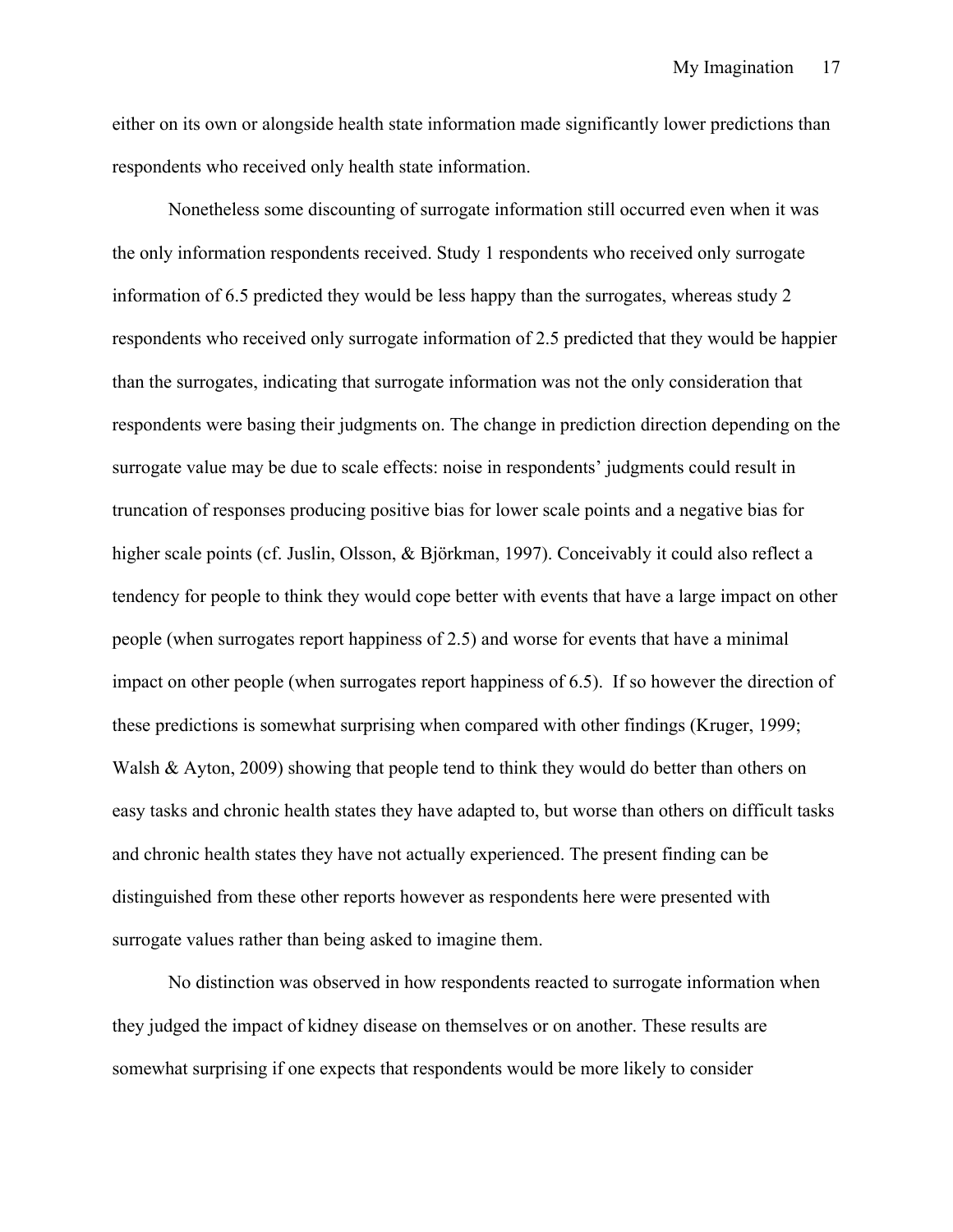themselves a special case – different to surrogates - than others. However this may have occurred because we asked respondents to rate the impact of kidney disease not simply on a random other but on someone close to them. This might have resulted in them judging the person close to themselves to also be a special case and could have induced a more empathic judgment.

Studies 1 and 2 show that respondents incorporated surrogate information with health state information to make higher or lower predictions (depending on the surrogate value) than in the absence of surrogate information. However, even in the absence of health state information (other than the fact it was a health state), people discounted surrogate information and used their imaginations to predict their future happiness instead of substituting the value indicating peoples' feelings. Respondents' discounting of surrogate information in the presence of health state information could be due to health state information presented in the experiment but could also be because of pre-existing knowledge they had about the health state. Aside from the presented information, it is plausible that respondents had some knowledge and even vivid misconceptions of kidney disease which they might perceive as conflicting with the surrogate value, and accordingly convince them that the surrogate values were not a good guide to their own happiness. The purpose of study 3 was to control for pre-existing knowledge about the health state by using a health state that respondents could not know anything about.

#### Study 3: Removing the Influence of Pre-existing Health State Knowledge

The aim of this experiment was to investigate whether respondents would discount surrogate information less and incorporate it more into their judgments when predicting the impact of a health state for which they had no pre-existing knowledge. Accordingly we invented an imaginary health state - piciloma. As respondents would only be able to base their judgments on presented information, any influence of health state information on forecasts would be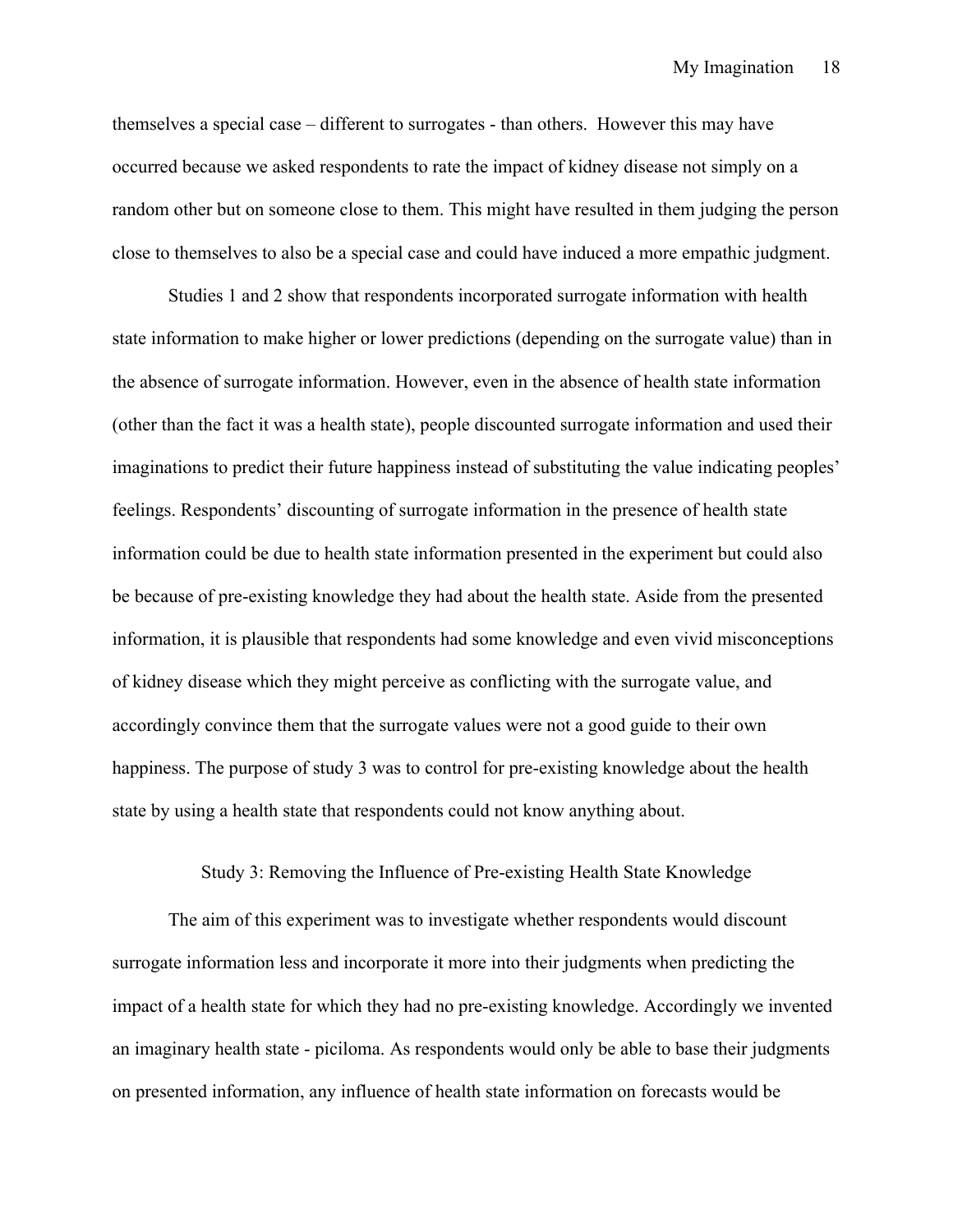attributable to the information provided and not any preconceptions they brought to the experiment. In this study respondents were presented with one of 3 surrogate values  $-3$ , 5 or 7 on a 1-9 scale of happiness - to explore the extent to which this influenced their use of this information.

#### *Method*

#### *Design*

This study had 3 independent-samples conditions (only surrogate information, only health state information, surrogate and health state information). Respondents presented with surrogate information received a surrogate value of 3, 5, or 7. The dependent variable was the same as in previous studies.

#### *Participants*

Respondents were recruited and incentivised as per study 1, except that occupation information was not collected (respondents were not recruited from the same universities who had been contacted previously). 489 respondents took part in the study, 71% of which were female. Age ranged from 18 to 60 years with a mean age of 21 years.

#### *Procedure*

The procedure was as for previous studies except that respondents completed a paper version of the questionnaire and predicted the impact of piciloma (a fictitious health state but respondents were unaware of this) and were told:

Imagine you are being told by your doctor that you have developed piciloma. In order to explain the likely impact of the condition, [the doctor tells you that a random sample of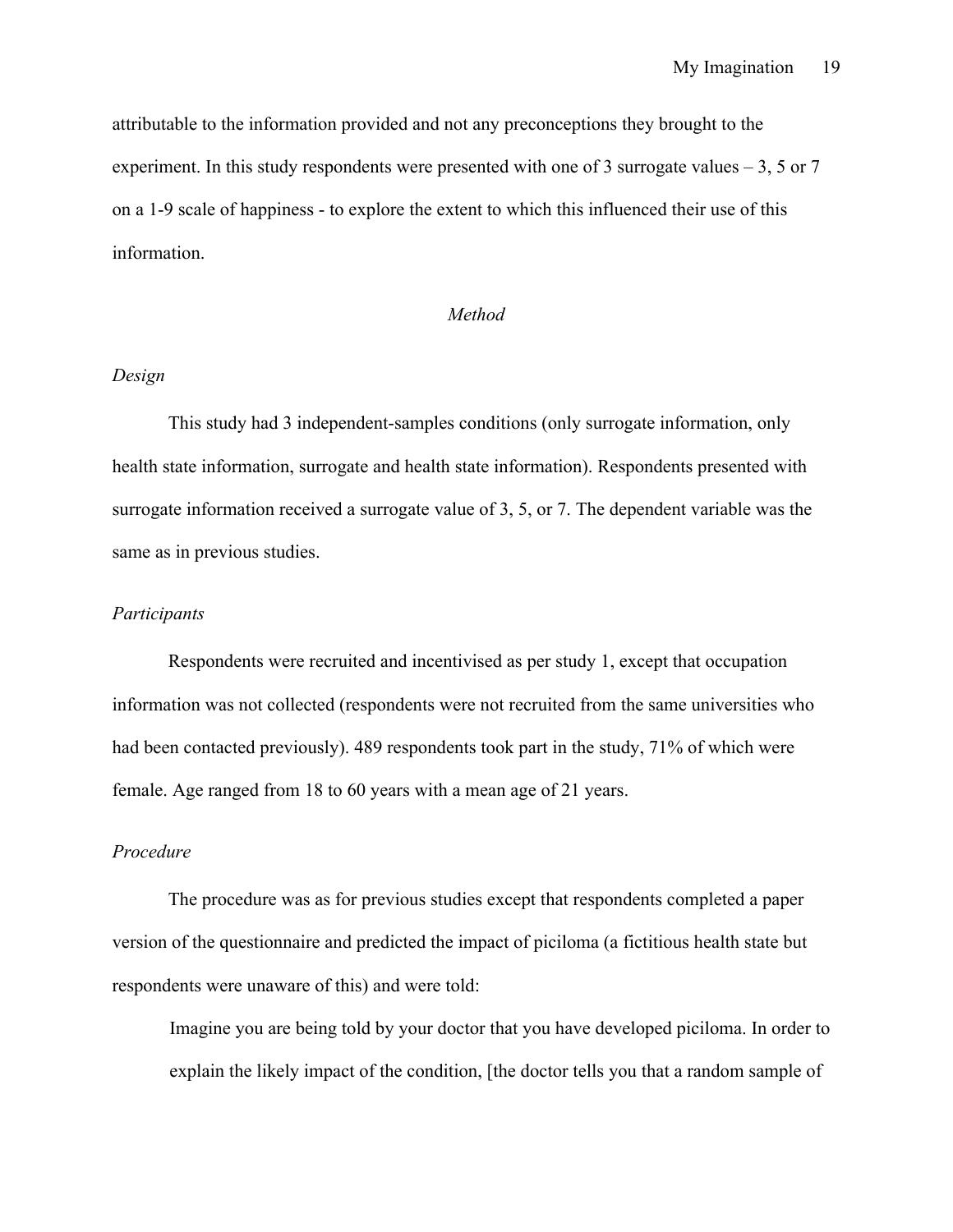10 people who have been living with this condition for at least 1 year report an average happiness of X on the 1-not happy to 9-very happy scale]. The doctor informs you that this is a medical condition which is caused by a virus. From time-to-time you will experience headaches, shivers, feeling cold, and will generally feel unwell. Treatment is with a tablet which you will need to take every time you experience these symptoms, but there is no cure for this condition. Before the doctor can discuss this further a nurse comes into the room to ask a question about another patient.

#### *Results*

A 3 (surrogate information: 3, 5, 7) x 2 (health state information: yes, no) independentsamples ANOVA revealed a significant main effect of surrogate information, *F*(2, 415) = 20.90,  $p < 0.01$ ,  $\omega = 0.29$ ; predicted happiness increased as the surrogate value increased (see table 3). There was no main effect of health state information,  $F(1, 415) = 0.69$ ,  $p = 0.41$ , but there was a significant interaction,  $F(2, 415) = 3.17$ ,  $p = 0.04$ ,  $\omega = 0.10$  (see figure 2) indicating that the variance in surrogate values influenced respondents with health state information less than those with no health state information. One-way ANOVAs indicated that varying surrogate information influenced respondents who received health state information,  $F(2, 215) = 3.43$ ,  $p =$ 0.03,  $\omega$  = 0.15, and respondents who did not receive health state information,  $F(2, 200) = 23.59$ ,  $p < 0.01$ ,  $\omega = 0.43$ .

Three one-sample t-tests compared the degree to which respondents incorporated surrogate information into their predictions when it was the only information they received. Our analyses showed, as in studies 1 and 2, positive bias for lower surrogate values and negative bias for higher surrogate values; respondents who received surrogate information of 3 made predictions for their own happiness that were significantly happier than the reported happiness of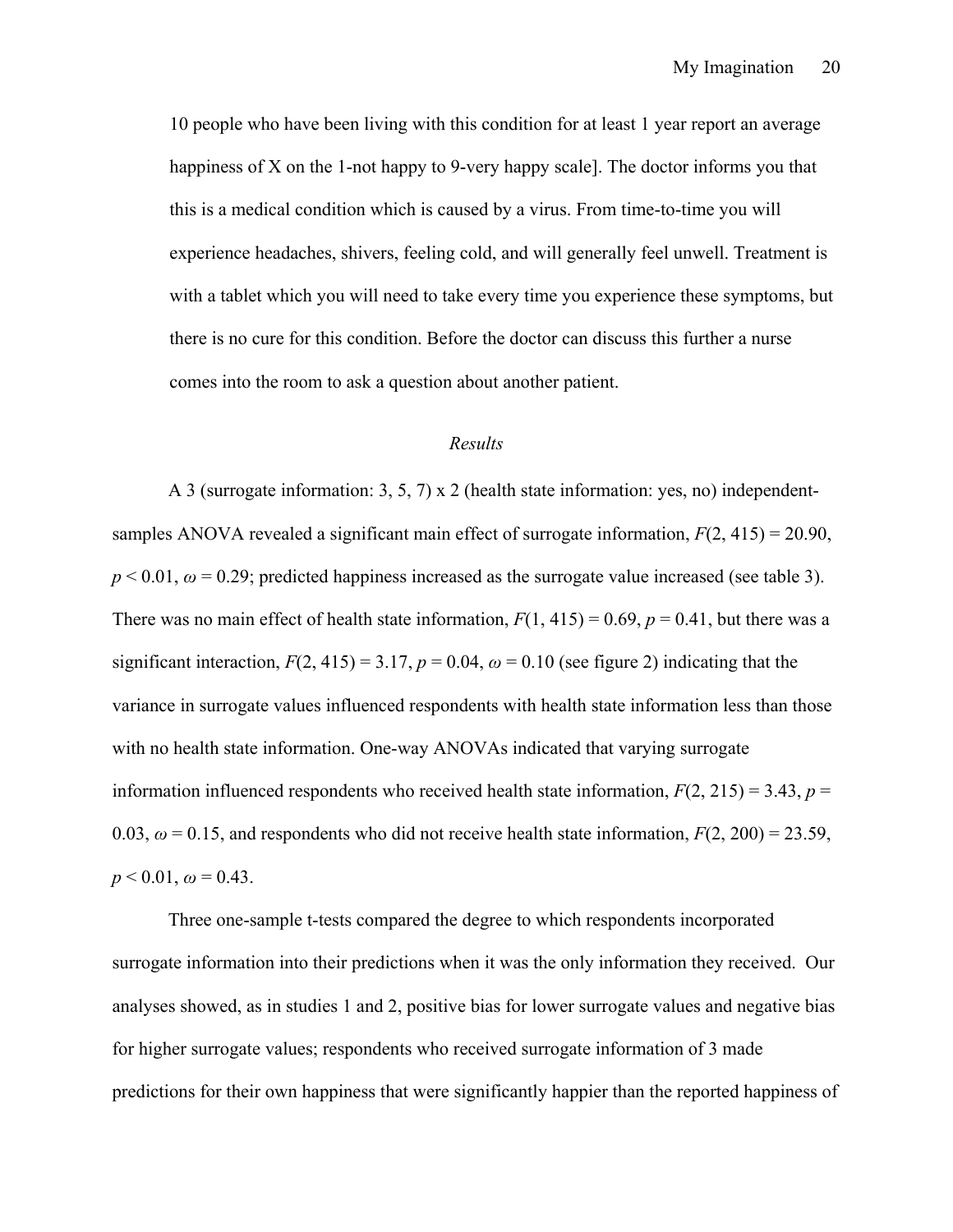the surrogates,  $t(73) = 4.76$ ,  $p < 0.01$ ,  $r = 0.49$ ; respondents who received surrogate information of 7 made predictions for their own happiness that were significantly less happy than the reported happiness of the surrogates,  $t(73) = -6.13$ ,  $p < 0.01$ ,  $r = 0.58$ , and respondents who received surrogate information of 5 predicted no significant difference,  $t(54) = -0.94$ ,  $p = 0.35$ .

#### *Discussion*

Predicted happiness increased as the surrogate value increased, indicating that respondents were using the surrogate information when predicting their future happiness. However respondents' forecasts were discrepant from the surrogate values indicating they thought they were different to others – even in the case where they had no information other than the surrogate values.

The influence of surrogate values on predictions was reduced when health state information was presented alongside surrogate information: respondents discounted the surrogate value more in the presence of health state information than its absence. This was despite the fact that, due to the fictitious nature of the health state, they were only able to base their predictions on the information provided; excluding pre-existing health state knowledge still resulted in a discounting of surrogate information. Surrogate information was incorporated into affective forecasts but the extent to which it was used was reduced in the presence of other knowledge about the health state; this reduction cannot be attributed to the influence of any pre-existing knowledge of the event.

One reason why discounting of surrogate information occurred could be because respondents were sensitive to the distribution of scores of a population. Respondents may have discounted the mean happiness of ten surrogates because they considered it a small sample which could represent an extreme view within the distribution of people with that health condition. If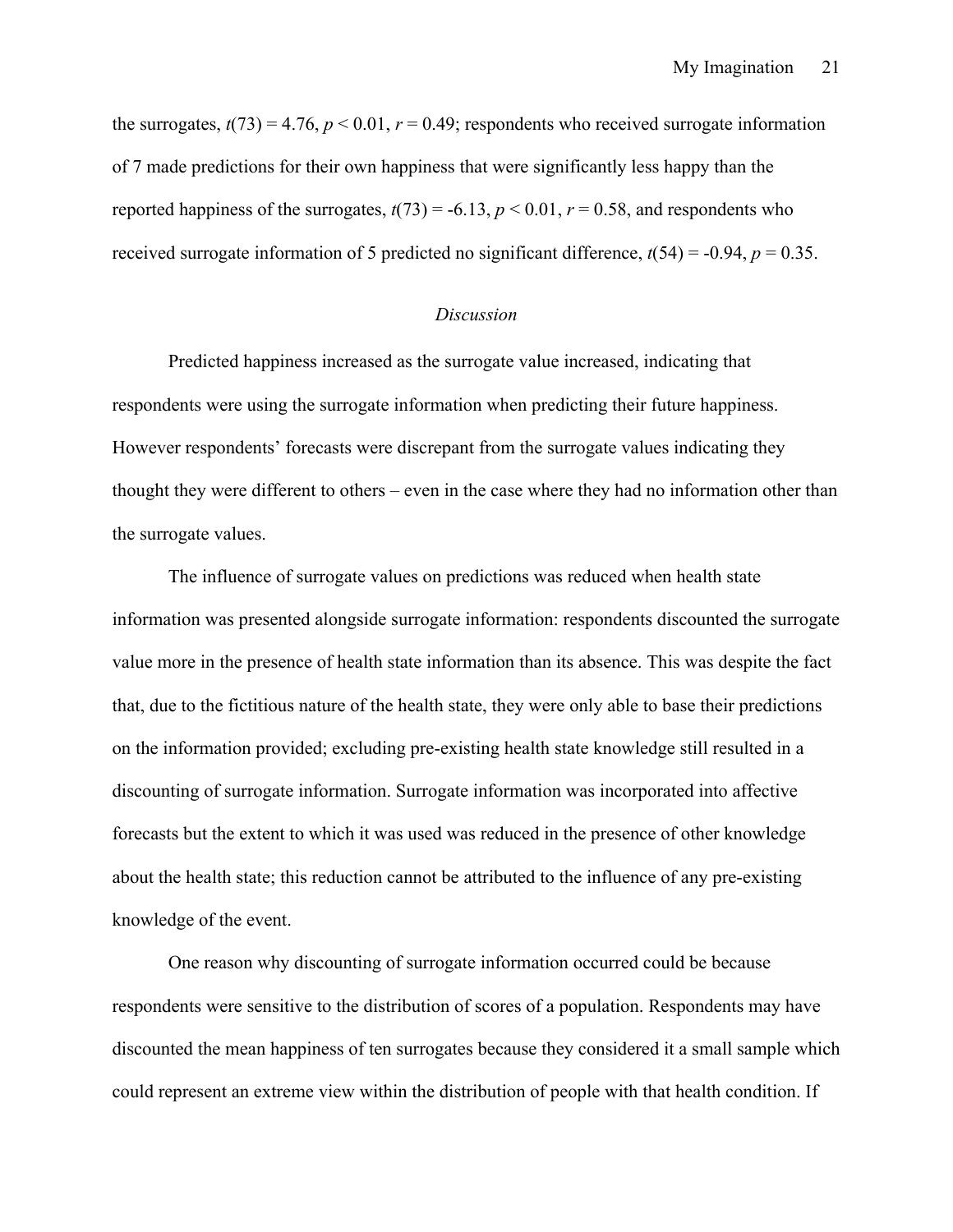so, increasing the surrogate sample size should lead to reduced discounting of the surrogate information.

#### Study 4: Increasing the Surrogate Sample Size

The aim of study 4 was to examine whether respondents were sensitive to the sample size of the surrogates by increasing the group size of the surrogates from 10 to 1000. Would respondents' discount surrogate information less when the size of the surrogate group was increased? The three independent-samples "only surrogate information" conditions from study 3 were rerun but this time the group size of the surrogates was changed to 1000.

#### *Method*

#### *Participants*

Respondents were recruited and incentivised as per previous studies (respondents were not recruited from the same universities who had been contacted previously). 261 respondents took part (3 staff and 258 students), 56% of which were female. Ages ranged from 18 to 46 years with a mean age of 21 years.

#### *Results*

Results from this study were compared to the only surrogate information conditions from study 3 (see table 3). A 2 (condition: surrogate 10, surrogate 1000) x 2 (surrogate information: 3, 5, 7) independent samples ANOVA revealed no main effect of condition, *F*(1, 458) = 1.14, *p* = 0.29, a significant main effect of surrogate information,  $F(2, 458) = 59.10$ ,  $p < 0.01$ ,  $\omega = 0.66$ , and no interaction  $F(2, 458) = 0.19$ ,  $p = 0.83$ .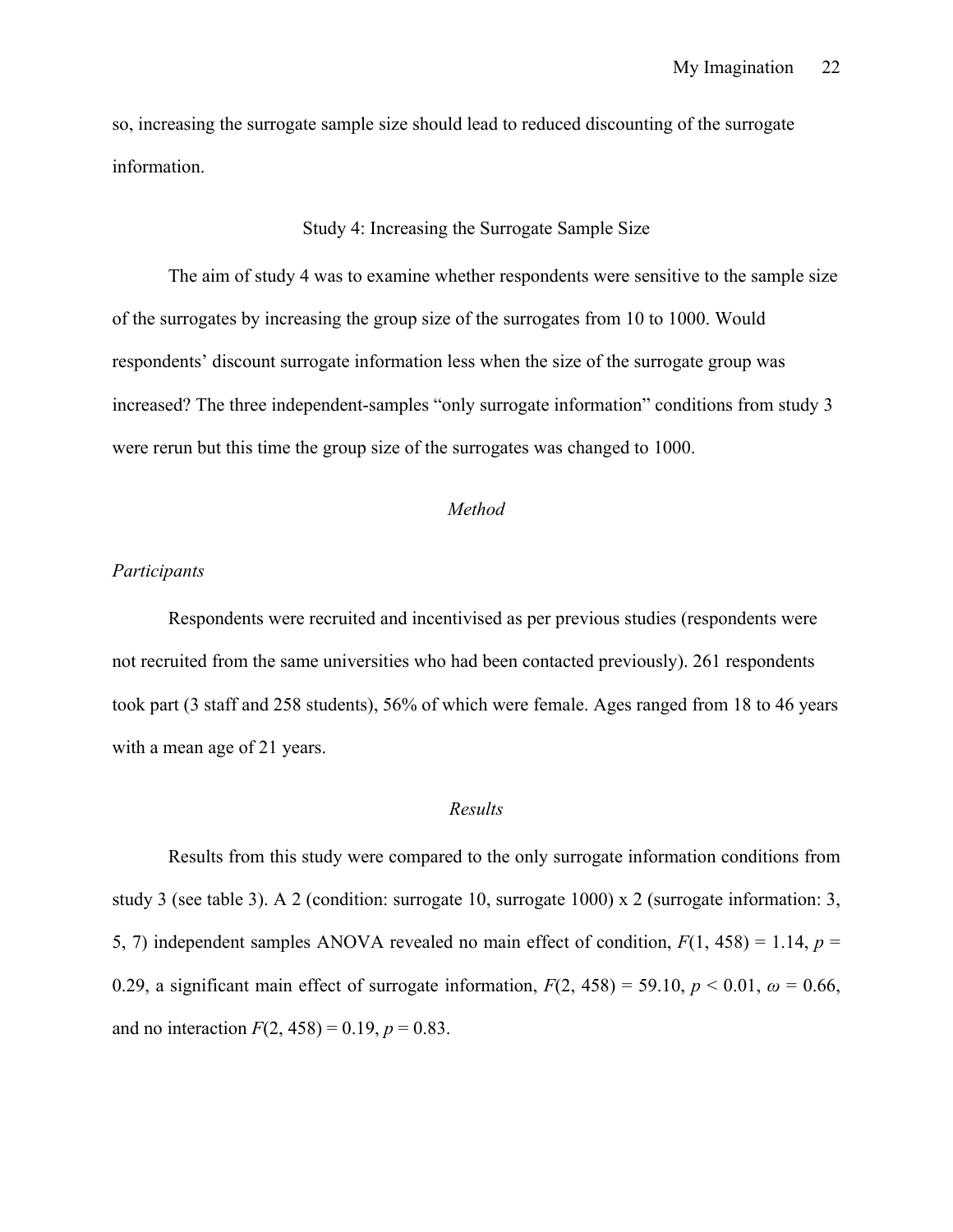#### *Discussion*

Substantially increasing the size of the surrogate sample had no effect on the extent to which respondents incorporated the information into their predictions; discounting of surrogate values occurred to the same degree. Furthermore, examination of the percentages in table 3 reveals little change in the percentage of happiness ratings which were less than, equal to, or greater than the surrogate rating when the size of the surrogate sample was increased. This suggests that respondents were not disregarding the surrogate information because they were sensitive to the size of the surrogate sample.

An alternative candidate explanation as to why respondents discounted surrogate information, making forecasts that were higher than low surrogate values but lower than high surrogate values, is because of the proximity of the surrogate information to the endpoints of the scale. If we assume that respondents' judgments consist of a true score plus random error (cf. Thurstone, 1927) this could result in bias in responses when mapped onto a finite scale with endpoints; thus, error variance around judgments near the ends of the scale would be more constrained by the nearest endpoint in one direction but could vary more freely in the other direction. For cases where the added random error produced responses exceeding the scale values, truncation to the end points of the scale would result in positive bias for lower scale values and negative bias for higher scale values (cf. Juslin et al., 1997). Accordingly, the observed discounting of surrogate values could conceivably be due to noise in judgment rather than any underlying bias in judgment. To address this possibility we replicated study 4 using a scale which allowed more responses beyond the high and low surrogate values.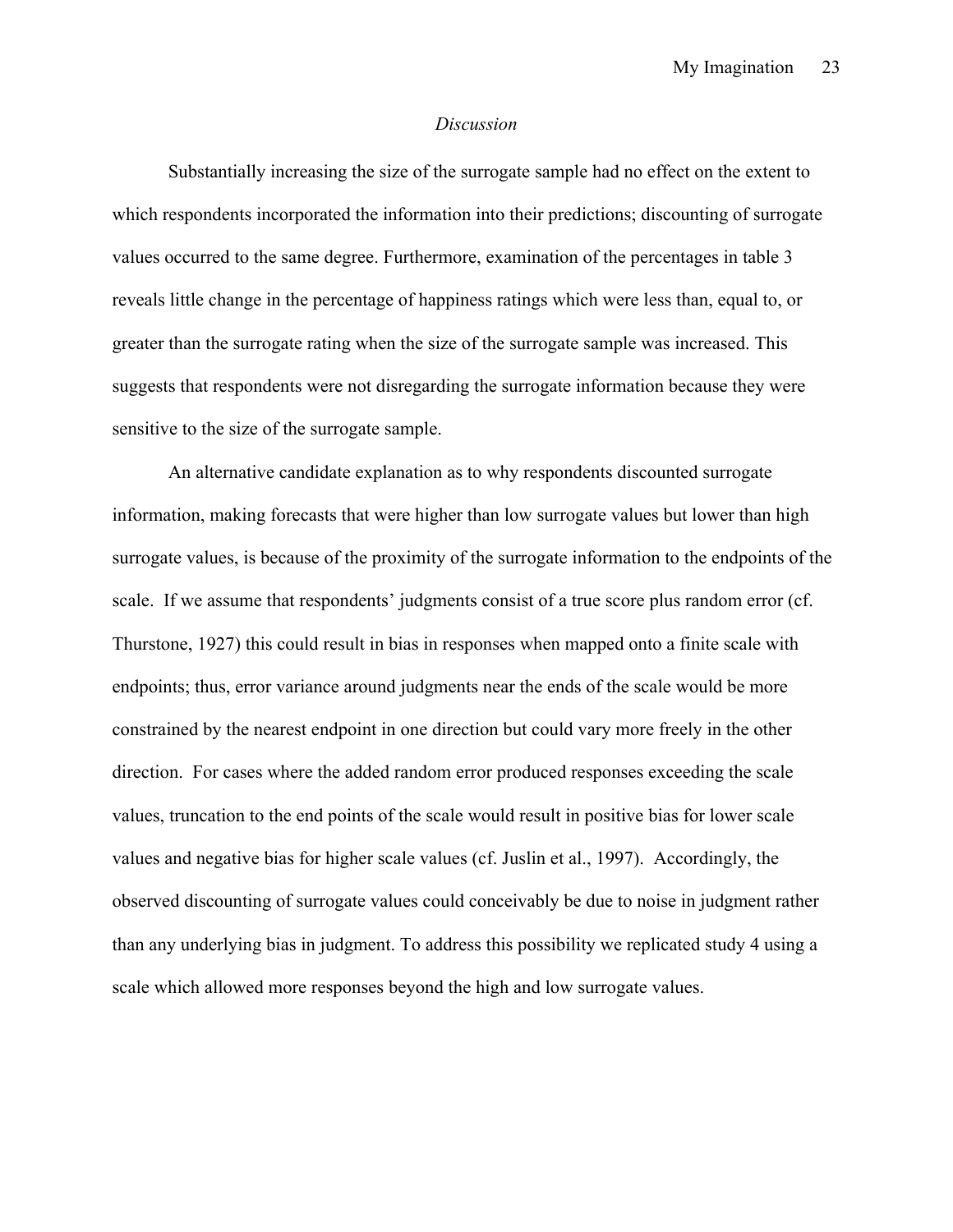#### Study 5: Extending the Happiness Scale

The aim of this study was to explore whether respondents' tendency to discount surrogate values was due to constraints of the response scale. In this study the happiness response scale was increased to a 1-21 scale with the same endpoints of 1 (*not happy)* to 21 (*very happy*). The three independent samples conditions from study 4 were rerun but this time the surrogate information presented was 6, 11, or 16, to give respondents greater freedom to predict more extreme values than the surrogate value.

#### *Method*

#### *Participants*

Respondents were recruited and incentivised as per previous studies (respondents were not recruited from the same universities who had been contacted previously). 213 respondents took part (6 staff and 207 students), 65% of which were female. Ages ranged from 18 to 51 years with a mean age of 23 years.

#### *Results and Discussion*

We again observed that respondents' forecasts discounted extreme surrogate values. Three one-sample t-tests revealed that respondents who received the surrogate information of 6 made predictions for their own happiness that were significantly happier than the reported happiness of the surrogates,  $t(71) = 5.10$ ,  $p < 0.01$ ,  $r = 0.52$ ; respondents who received the surrogate information of 11 predicted no difference in their happiness compared to the surrogates,  $t(75) = 0.23$ ,  $p = 0.82$ ; and respondents who received the surrogate information of 16 made predictions that were significantly less happy than the reported happiness of the surrogates,  $t(64) = -5.60, p < 0.01, r = 0.57$  (see table 4).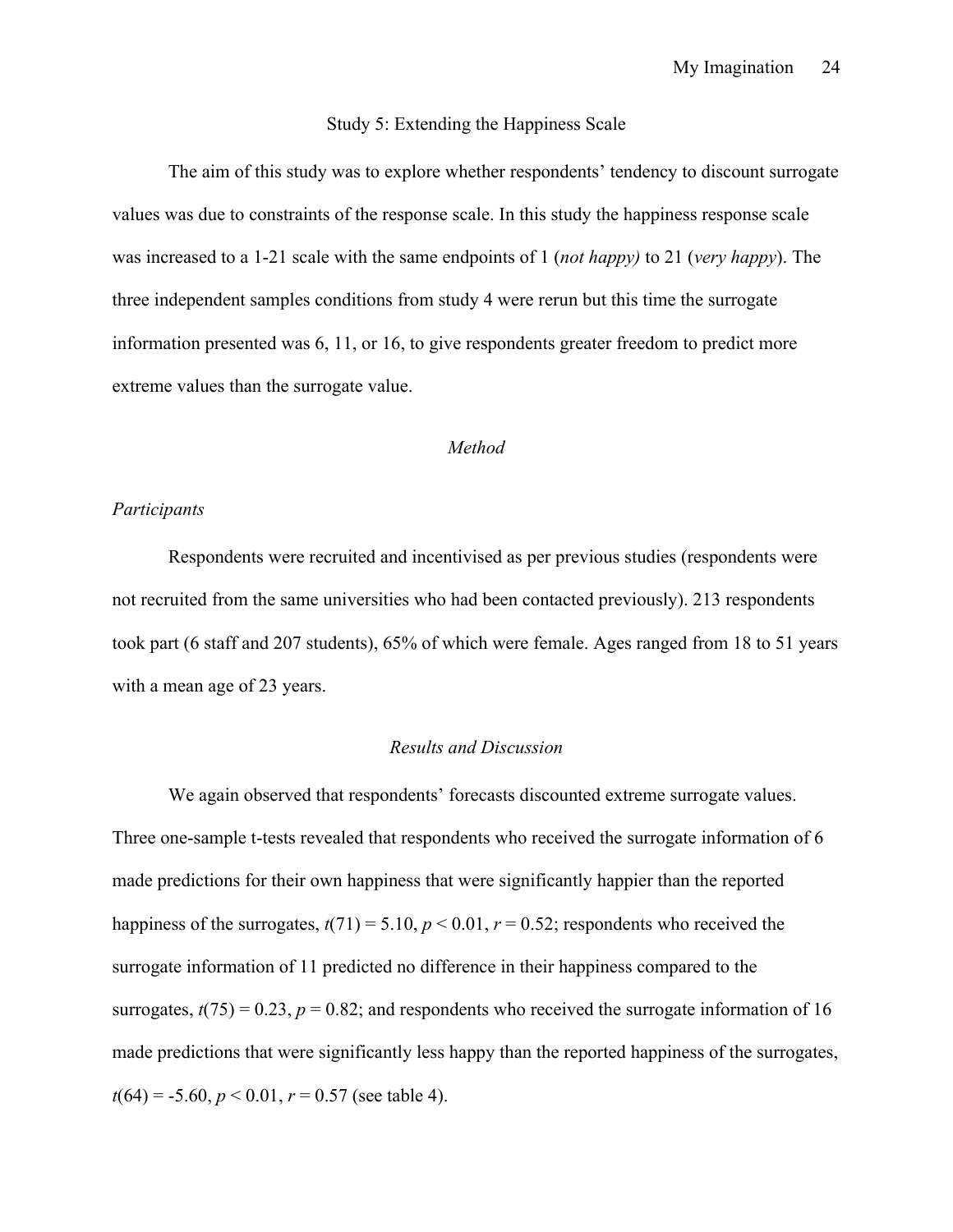The critical question for this study was whether increasing the scale to allow more extreme responses reduced the amount of discounting we observed. We analysed the number of responses that were above, below and equal to the surrogate value and compared it to the corresponding responses in study 4. A 3 (surrogate value: high, medium, low) x 3 (responses: greater than surrogate value, equal to surrogate value, less than surrogate value) x 2 (study: study 4, study 5) loglinear analysis showed that the surrogate value x response interaction,  $\chi^2(4)$  = 80.77, *p* < 0.01, did not vary between the two studies - the three-way interaction was not significant,  $\chi^2(4) = 1.58$ ,  $p = 0.81$ . We conclude that the discounting of surrogate information is unlikely to be due to any artefact caused by scale end-point effects.

#### General Discussion

Our studies have shown that people incorporate knowledge about the happiness of others into their forecasts when predicting the impact of a health state on their own happiness. We also showed that when health state information was withheld, people increased their use of surrogate information as a basis for their predictions. This is consistent with previous research (Gilbert et al., 2009; Norwick et al., 2006) and corroborative of Gilbert's (2006) claim that affective forecasts can be improved by withholding event information and providing only surrogate information.

Critically, from our perspective, the influence of surrogate information was reduced by the presence of event (health state) information; respondents incorporated surrogate information less into their predictions when presented with both types of information than when only presented with surrogate information. As we noted in the introduction, in many practical contexts it will be virtually impossible to exclude event information from people contemplating surrogate information, which, given its strong influence on judgment, places limits on the value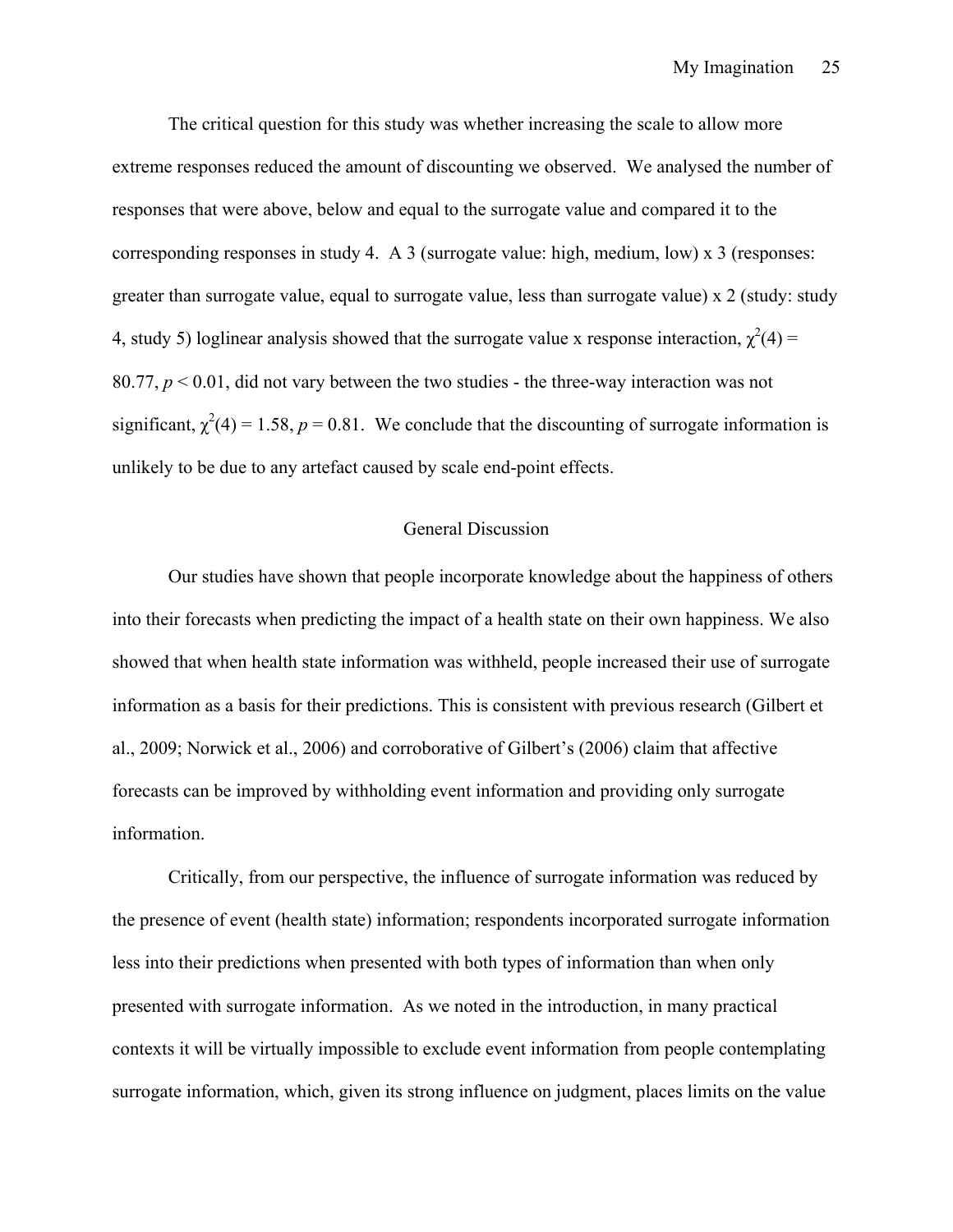of the surrogate information proposal. Despite this, when surrogate information was available together with event information, people used both types of information. In cases where the surrogate value is an accurate indicator of the impact of an event, informing people about the happiness of others' can help them to make more realistic forecasts both with and without event information. However, because people place emphasis on event information, they do not maximise the utility of the information presented. As Gilbert (2006) suggested and as Gilbert et al. (2009) showed, people do not fully appreciate the value of surrogate information and instead favour using event information to imagine how the event would affect them differently to others.

Even when it was the only information provided, respondents discounted the surrogate information and imagined that their life would be different to the surrogates. This discounting of surrogate information was not affected by excluding pre-existing knowledge about the target event, changing the size of the surrogate sample, or increasing the size of the response scale. Despite respondents having no information about the target event - bar the fact that it was some kind of adverse health state - and limited surrogate information, they still adjusted from the information they are provided with, suggesting that withholding event information had not successfully blocked their imaginations. Using only surrogate information as a guide to future emotions is a good way to improve predictions but due both to the tenacity of imagination and because people believe they are different to others, it is not a panacea for eliminating all the bias in affective judgments.

A limitation of our studies is that they all involved respondents contemplating their reactions to imaginary situations. It is possible that patients confronted with real diagnoses of chronic health conditions and given surrogate information would react somewhat differently,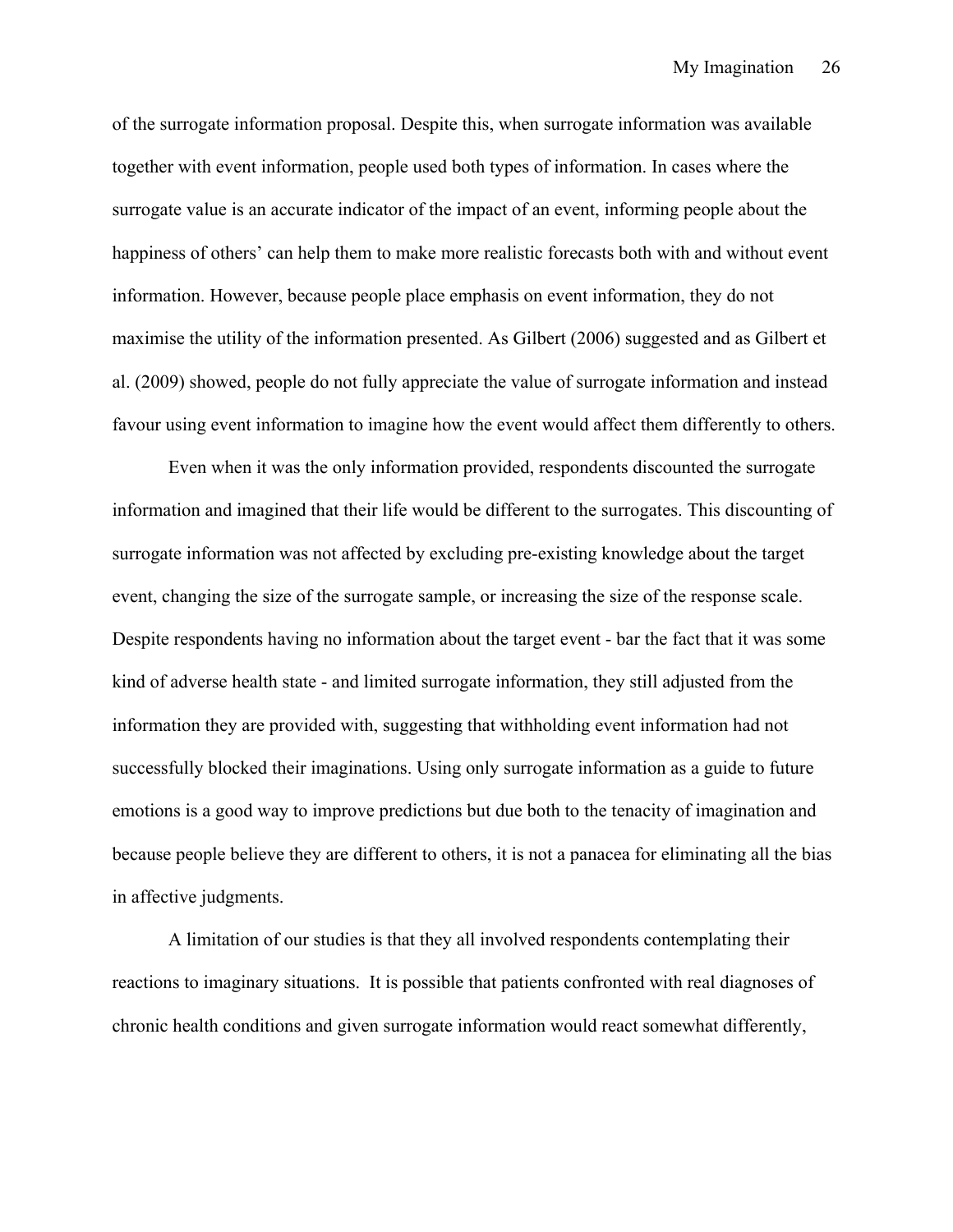though it is easier for us to imagine that their forecasts might be more – rather than less – extreme than those we observe here.

In several of our analyses data were compared across studies, and we acknowledge that sampling differences could have contributed to any effects. However we feel that these have been kept to a minimum as the type of respondents, the method of recruitment, and the nature of the questionnaires were consistent across the studies.

Our studies have shown that people do not spontaneously maximise the value of information about other peoples' happiness when forecasting their own happiness. Future research should address whether the discounting of surrogate information could be reduced by guiding people as to the value of this information. The surrogacy proposal could be more effective as a remedy for biased judgments if people could be persuaded that surrogate information was a good guide to their own happiness.

In the introduction we discussed the possibility that people might disregard surrogate information because they believe they are different to others. Future research could explore this further by examining whether making the surrogate more similar to the respondents reduces the discounting of surrogate information. It is plausible that if respondents perceive that they have more in common with the surrogate, then they might be more willing to incorporate surrogate happiness into their forecasts.

Our research indicates that in many practical settings, even though it is often not possible to withhold event information, providing surrogate information alongside event information would help people to envisage their future. Knowing the well-being of people living with a health state as well as information about the health state, should help people more realistically imagine the impact on their own well-being. Similarly, being informed of the well-being of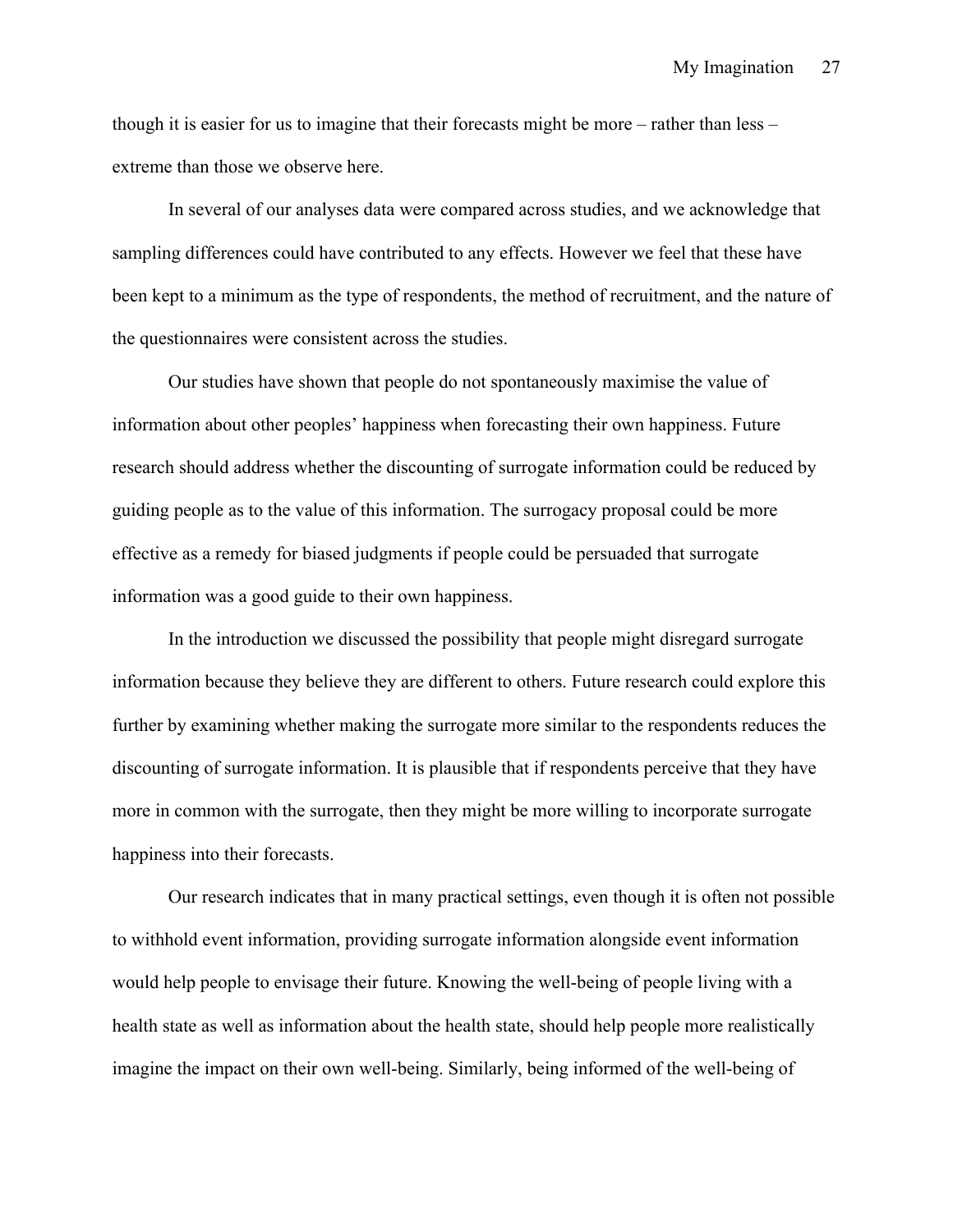company employees alongside information about a job could help potential applicants determine their enjoyment on being hired. Although people do not use knowledge about the happiness of others to their best advantage, incorporating this information with event information should help them to more realistically anticipate the future.

Affective forecasts underlie many life decisions and as a consequence many decisions may be suboptimal because affective forecasts are biased (Sevdalis & Harvey, 2007). Although progress has been made towards improving affective forecasts, our findings indicate that more needs to be done to exploit the full potential of surrogation.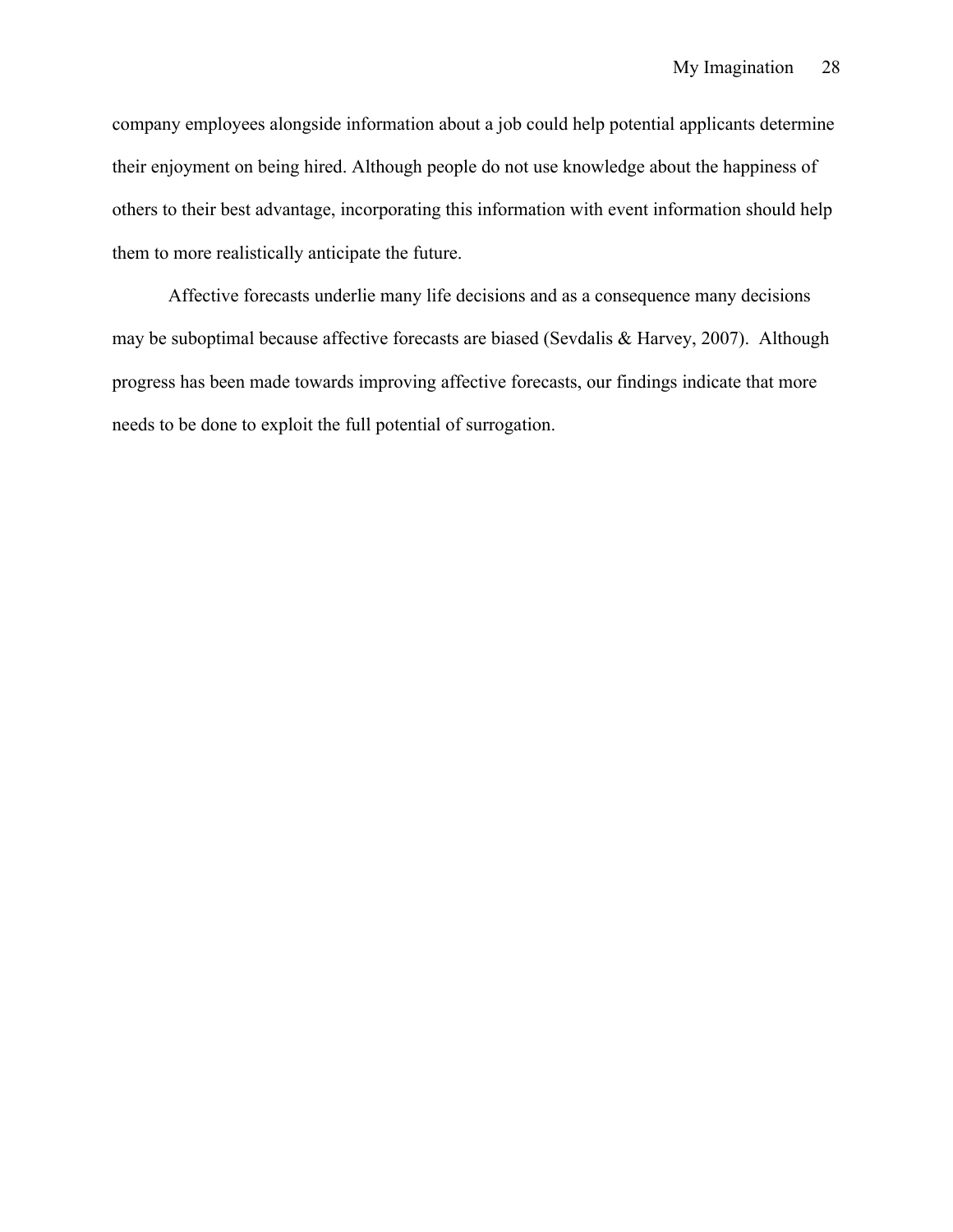#### References

- Ayton, P., Pott, A., & Elwakili, N. (2007). Affective forecasting: Why can't people predict their emotions? *Thinking & Reasoning. 13 (1)*, 62-80.
- Baron, J., Asch, D. A., Fagerlin, A., Jepson, C., Loewenstein, G., Riis J., et al. (2003). Effect of assessment method on the discrepancy between judgments of health disorders people have and do not have: A web study. *Medical Decision Making. 23*, 422-434.
- Brickman, P., Coates, D., & Janoff-Bulman, R. (1978). Lottery winners and accident victims: Is happiness relative? *Journal of Personality & Social Psychology. 36 (8)*, 917-927.
- Cohen, J. (1988). *Statistical power analysis for the behavioural sciences* (2<sup>nd</sup> edition). New York: Academic Press.
- Dunn, E. W., Wilson, T. D., & Gilbert, D. T. (2004). Location, location, location: The misprediction of satisfaction in housing lotteries. *Personality and Social Psychology Bulletin. 29 (11)*, 1421-1432.

Gilbert, D. T. (2006). *Stumbling on Happiness*. London: Harper Press.

- Gilbert, D. T., Driver-Linn, E., & Wilson, T. D. (2002). The trouble with Vronsky: Impact bias in the forecasting of future affective states. In P. Salovey, & L. Feldman-Barrett (Eds.), *The Wisdom of Feeling* (pp. 144-166). New York, NY: Guilford.
- Gilbert, D. T., Pinel, E. C., Wilson, T. D., Blumberg, S. L., & Wheatley, T. P. (1998). Immune neglect: A source of durability bias in affective forecasting. *Journal of Personality and Social Psychology. 75 (3)*, 617-638.
- Gilbert, D. T., Killingsworth, M. A., Eyre, R. N., & Wilson, T. D. (2009). The surprising power of neighborly advice. *Science. 323*, 1617-1619.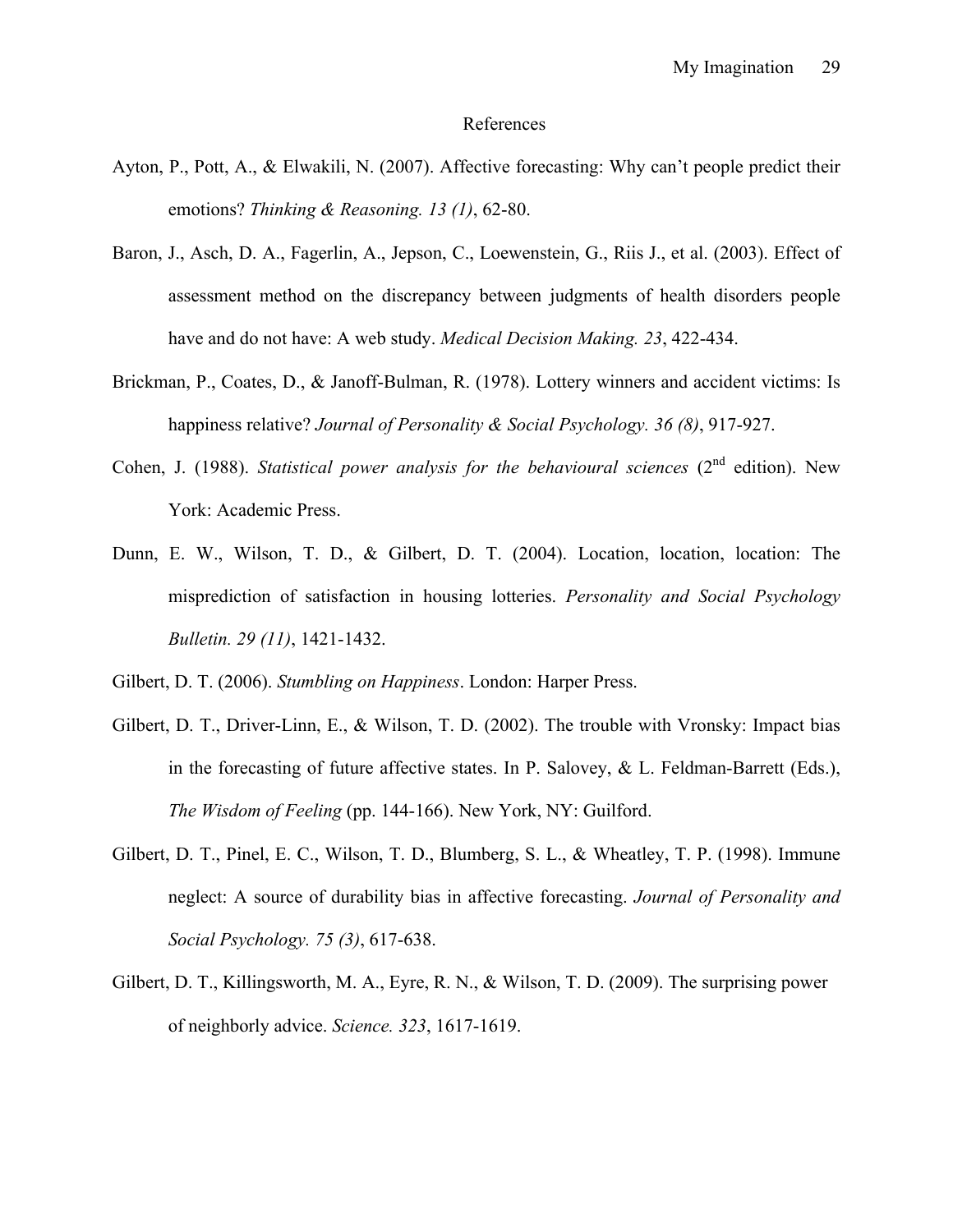- Hurst, N. P., Jobanputra, P., Hunter, M., Lambert, M., Lochhead, A., & Brown, H. (1994). Validity of EuroQol – a generic health status instrument – in patients with Rheumatoid Arthritis. *British Journal of Rheumatology. (33)*, 655-662.
- Juslin, P., Olsson, H., & Björkman, M. (1997). Brunswikian and Thurstonian origins of bias in probability assessment: On the interpretation of stochastic components of judgment. *Journal of Behavioural Decision Making 10(3)*, 189-209.
- Kahneman, D., Fredrickson, B. L., Schreiber, C. A., & Redelmeier, D. A. (1993). When more pain is preferred to less – adding a better end. *Psychological Science. 4(6)*, 401-405.
- Kahneman, D., Krueger, A. B., Schkade, D., Schwarz, N., & Stone, A. A. (2006). Would you be happier if you were richer? A focusing illusion. *Science. 312(5782)*, 1908-1910.
- Kruger, J. (1999). Lake Wobegon be gone! The "below-average effect" and the egocentric nature of comparative ability judgments. *Journal of Personality & Social Psychology. 77(2)*, 221-232.
- Kruger, J., & Burrus, J. (2004). Egocentrism and focalism in unrealistic optimism (and pessimism). *Journal of Experimental Social Psychology, 40*, 332-340.
- Loewenstein, G., & Schkade, D. (1999). Wouldn't it be nice? Predicting future feelings. In D. Kahneman, E. Diener, & N. Schwarz (Eds.), *Well-being: The Foundations of Hedonic Psychology* (pp. 85 – 105). New York: Russell Sage Foundation Press.
- Morewedge, C. K., Gilbert, D. T., & Wilson, T. D. (2005). The least likely of times: How remembering the past biases forecasts of the future. *Psychological Science. 16(8)*, 626- 630.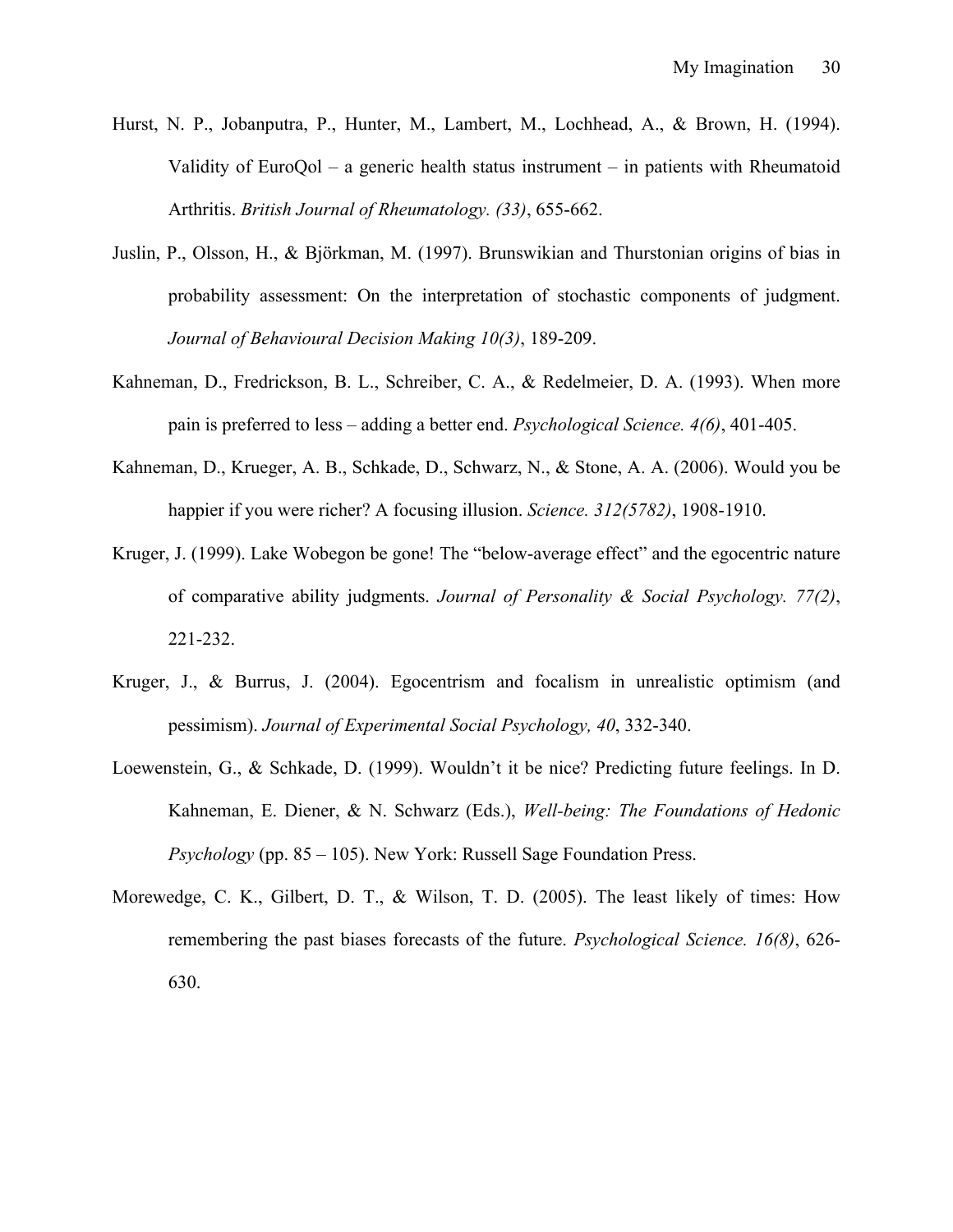- Norwick, R. J., Gilbert, D. T., & Wilson, T. D. (2006). Surrogation: An antidote for errors in affective forecasting. Cited in D. T. Gilbert. *Stumbling on Happiness*. London: Harper Press.
- Riis, J., Loewenstein, G., Baron, J., Jepson, C., Fagerlin, A., & Ubel, P. A. (2005). Ignorance of hedonic adaptation to hemodialysis: A study using ecological momentary assessment. *Journal of Experimental Psychology: General. 134(1)*, 3-9.
- Schkade, D. A., & Kahneman, D. (1998). Does living in California make people happy? A focusing illusion in judgements of life satisfaction. *Psychological Science. 9 (5)*, 340- 346.
- Sevdalis, N., & Harvey, N. (2007). Biased forecasting of postdecisional regret. *Psychological Science. 18(8)*, 678-681.
- Svenson, O. (1981). Are we all less risky and more skillful than our fellow drivers. *Acta Psychologica*, *47(2),* 143-148.
- Thurstone, L.L. (1927). A law of comparative judgement. *Psychological Review, 34*, 278-286.
- Ubel, P. A., Loewenstein, G., Hershey, J., Baron, J., Mohr, T., Asch, D. A., et al. (2001). Do nonpatients underestimate the quality of life associated with chronic health conditions because of a focusing illusion? *Medical Decision Making. 21 (3)*, 190-199.
- Ubel, P.A., Loewenstein, G., & Jepson, C. (2005). Disability and sunshine: Can hedonic predictions be improved by drawing attention to focusing illusions or emotional adaptation? *Journal of Experimental Psychology: Applied. 11 (2)*, 111-123.
- Walsh, E., & Ayton, P. (2009). What would it be like for you and for me? Judged impact of chronic health conditions on happiness. *Medical Decision Making. 29*, 15-22.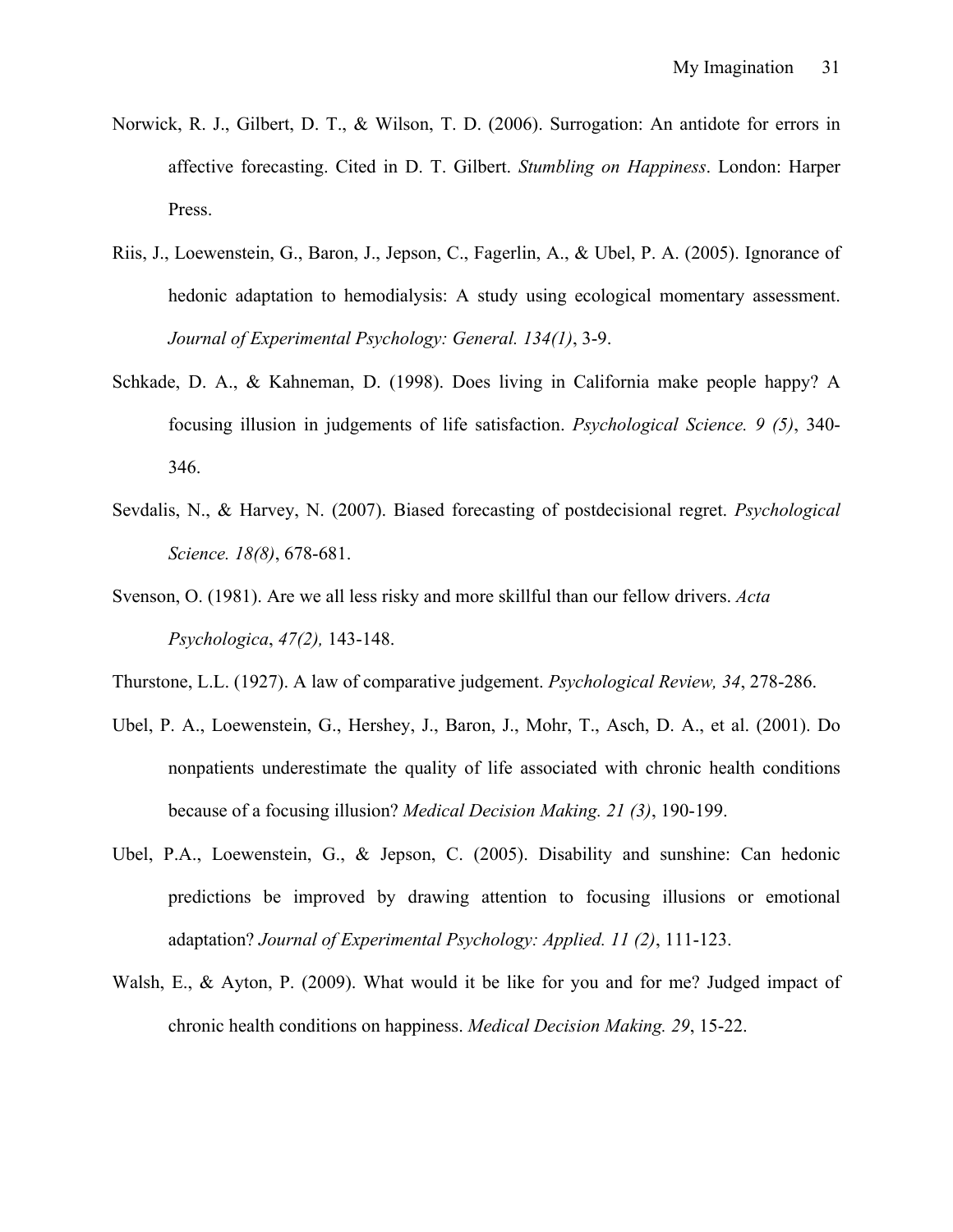- Weinstein, N. D. (1980). Unrealistic optimism about future life events. *Journal of Personality and Social Psychology, 39(5)*, 806-820.
- Wilson, T. D., Wheatley, T., Meyers, J. M., Gilbert, D. T., & Axsom, D. (2000). Focalism: A source of durability bias in affective forecasting. *Journal of Personality and Social Psychology. 78 (5)*, 821-836.
- Wirtz, D., Kruger, J., Scollon, C. N., & Diener, E. (2003). What to do on spring break? The role of predicted, on-line, and remembered experience in future choice. *Psychological Science. 14(5)*, 520-524.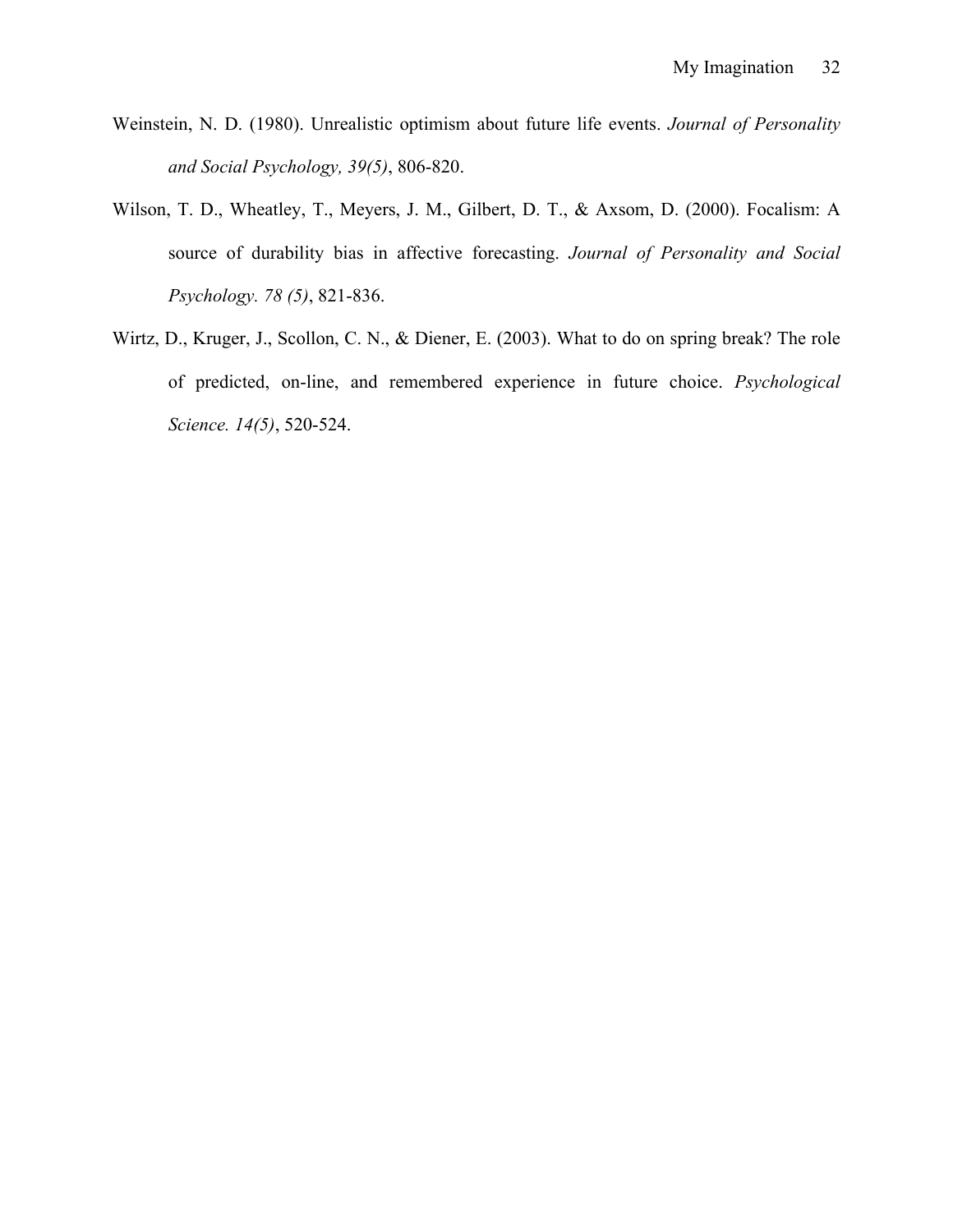## Author Note

Emma Walsh & Peter Ayton, Department of Psychology, City University.

Financial support for this study was provided in part by a grant from UK Engineering and

Physical Sciences Research Council (EPSRC) through the Dependability Interdisciplinary

Research Collaboration (DIRC).

Correspondence concerning this article should be address to Emma Walsh, City University – Department of Psychology, Northampton Square, London, EC1V 0HB, UK. Email: e.l.walsh@city.ac.uk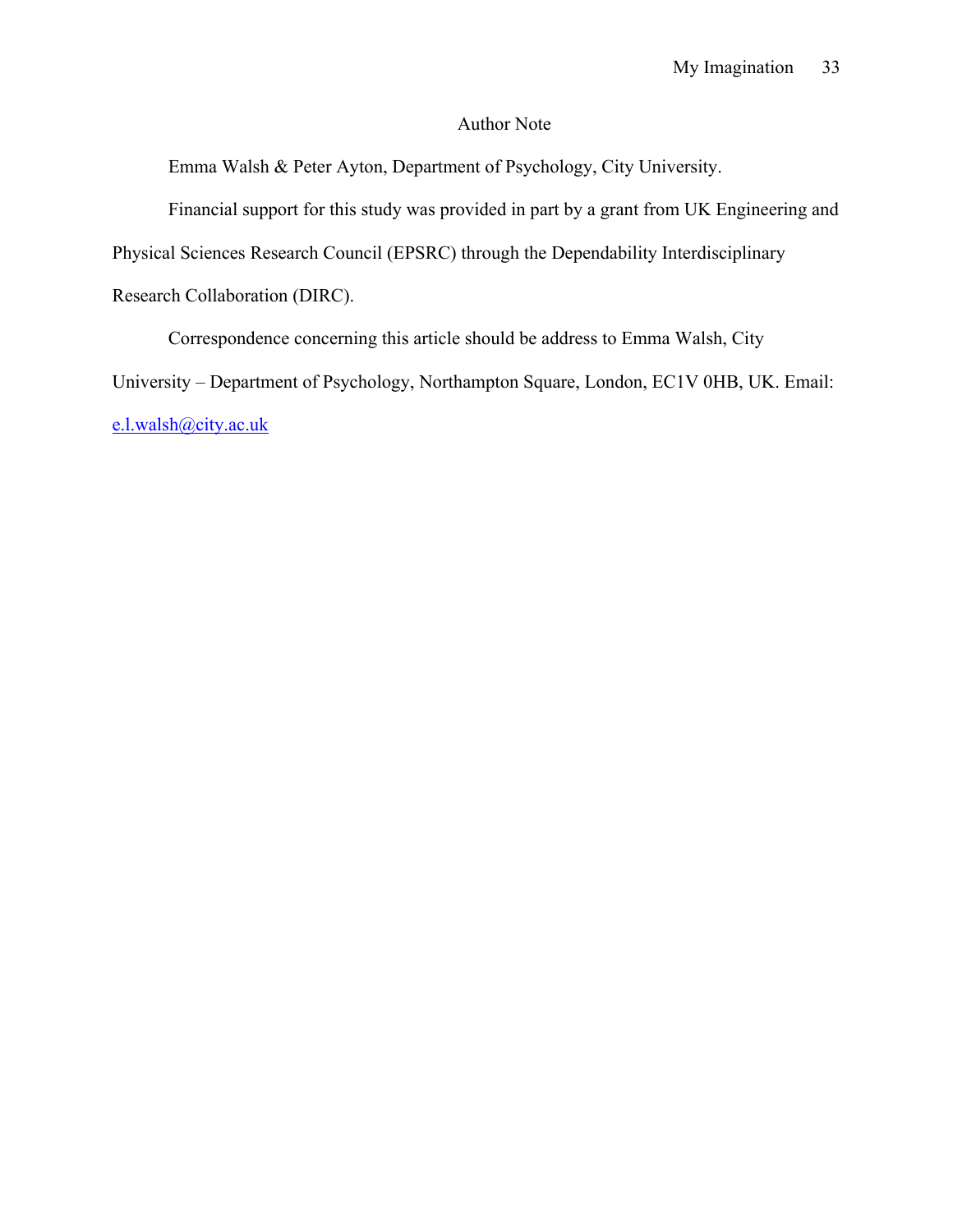## Footnotes

<sup>1</sup> Amount of detail provided about the health state was explored but as no significant effects were found of this manipulation, data are reported collapsed into one group.

<sup>2</sup> Analyses revealed that self/other predictions did not depend on the order in which these questions were asked so all subsequent analyses were collapsed across this variable.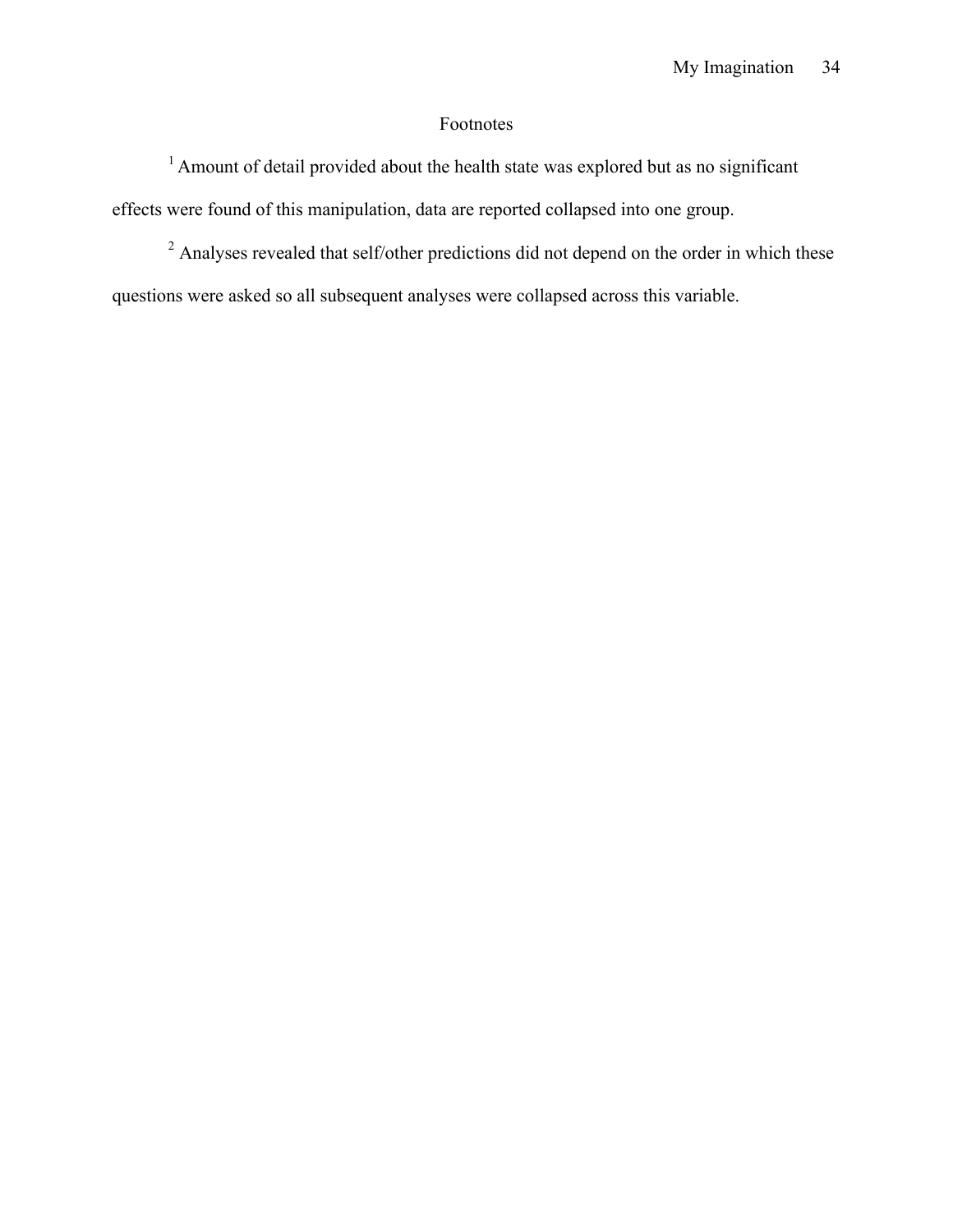*Mean (and Standard Deviation) Predicted Happiness 1 Year after Living with Kidney Disease*

| Condition                              | <b>Predicted Happiness</b> |  |
|----------------------------------------|----------------------------|--|
| Only surrogate information             | 5.69(1.31)                 |  |
| Only health state information          | 3.83(1.72)                 |  |
| Surrogate and health state information | 4.36(1.70)                 |  |

Note: Surrogate information was 6.5 on a 1 (*not happy*) to 9 (*very happy*) scale. Predicted

happiness was rated on the same scale.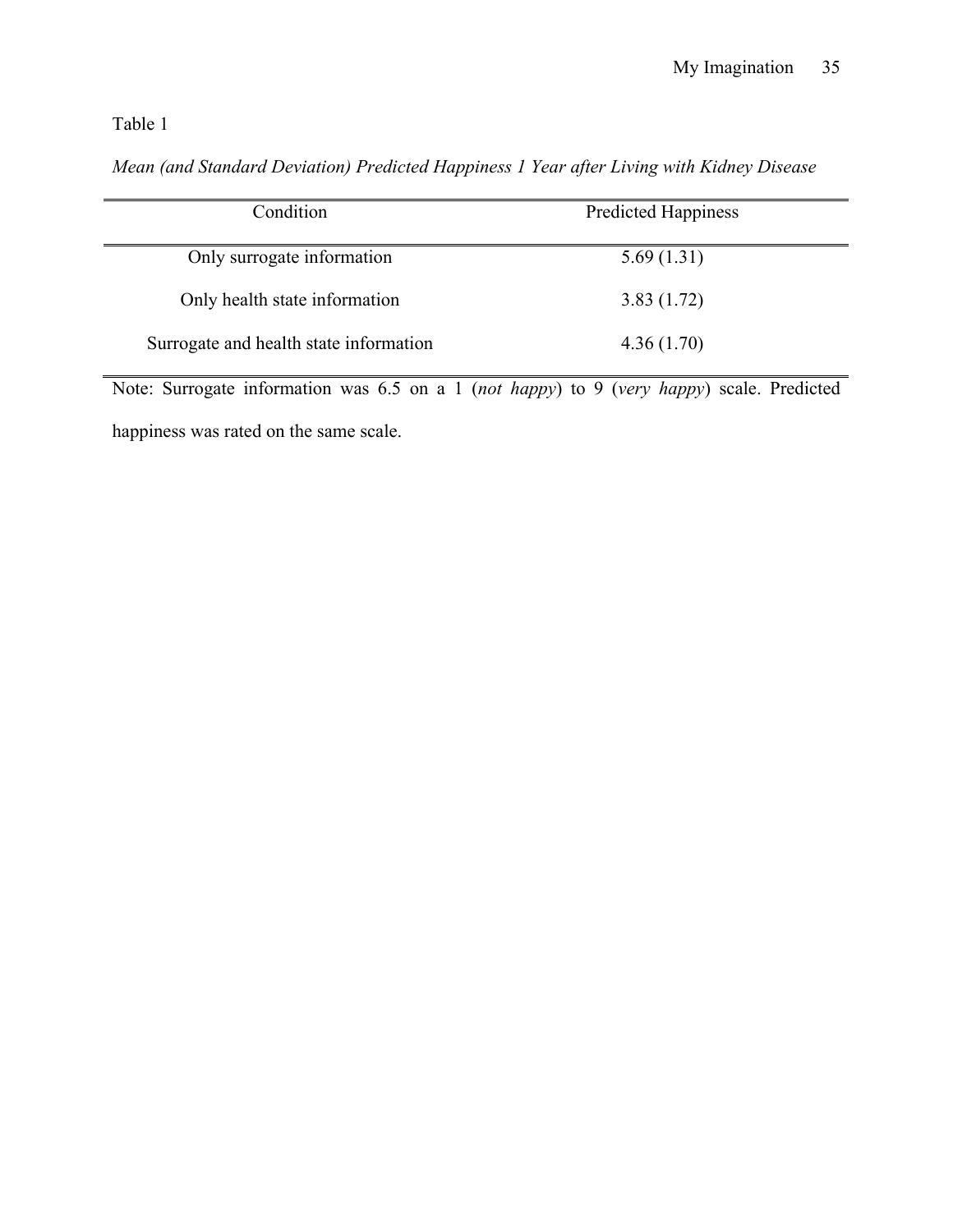| Condition                              | Viewpoint | <b>Predicted Happiness</b> |
|----------------------------------------|-----------|----------------------------|
| Only surrogate information             | Self      | 3.20(1.42)                 |
|                                        | Other     | 3.17(1.55)                 |
| Surrogate and health state information | Self      | 3.36(1.71)                 |
|                                        | Other     | 3.05(1.57)                 |
| Only health state information          | Other     | 3.09(1.64)                 |

*Mean (and Standard Deviation) Predicted Happiness 1 Year after Living with Kidney Disease*

Note: Surrogate information was 2.5 on a 1 (*not happy*) to 9 (*very happy*) scale. Predicted

happiness was rated on the same scale.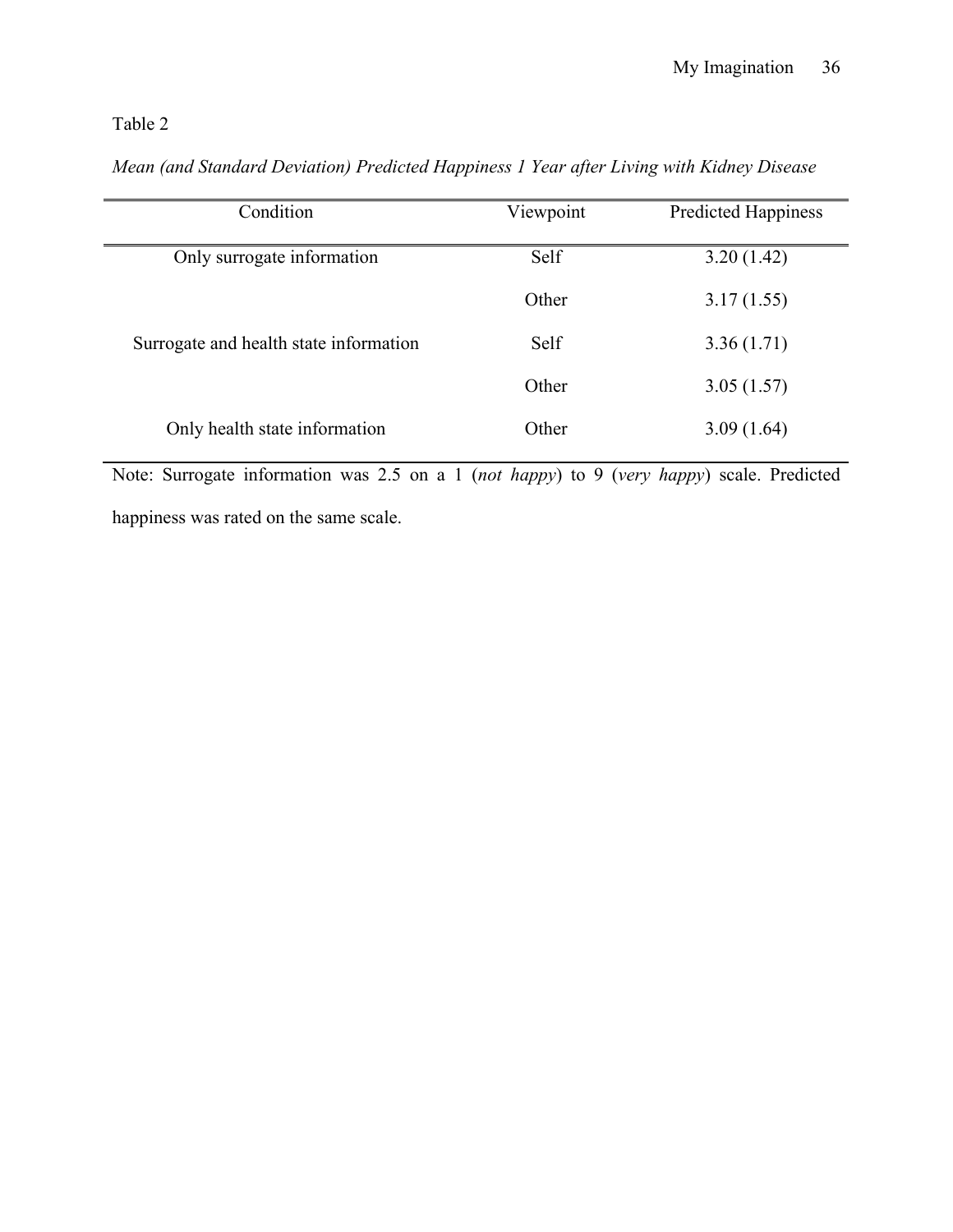*Mean (and Standard Deviation) Predicted Happiness 1 Year after Living with Health State, and Percentage of Happiness Ratings Less Than, Equal to, or Greater Than Surrogate Value.* 

|                       | Study $3$ – surrogate sample 10<br>Health state information |                             | Study 4 - surrogate<br>sample 1000 |
|-----------------------|-------------------------------------------------------------|-----------------------------|------------------------------------|
| Surrogate information |                                                             |                             | Health state                       |
|                       |                                                             |                             | information                        |
|                       | Yes                                                         | N <sub>o</sub>              | N <sub>0</sub>                     |
| Surrogate information | 4.59(1.79)                                                  | 3.95(1.71)                  | 4.01(1.61)                         |
| 3                     | $>18\% = 7\% < 75\%$                                        | $>20\%$ , $=22\%$ , $<58\%$ | $>15\%$ , $=25\%$ , $<60\%$        |
| Surrogate information | 5.01(1.99)                                                  | 4.78(1.73)                  | 5.07(1.42)                         |
| 5                     | $>40\%$ , $=17\%$ , $<43\%$                                 | $>38\%$ , $=24\%$ , $<38\%$ | $>36\%$ , $=26\%$ , $<38\%$        |
| Surrogate information | 5.42 (1.96)                                                 | 5.85(1.62)                  | 5.97(1.51)                         |
| 7                     | $>71\%$ , =15%, <14%                                        | $>65\%$ , =22\% <13\%       | $>57\%$ , $=28\%$ , $<15\%$        |
| No surrogate          |                                                             |                             |                                    |
| information           | 4.49(1.87)                                                  |                             |                                    |

Note: Surrogate values and predicted happiness were rated on a 1 (*not happy*) to 9 (*very happy*) scale.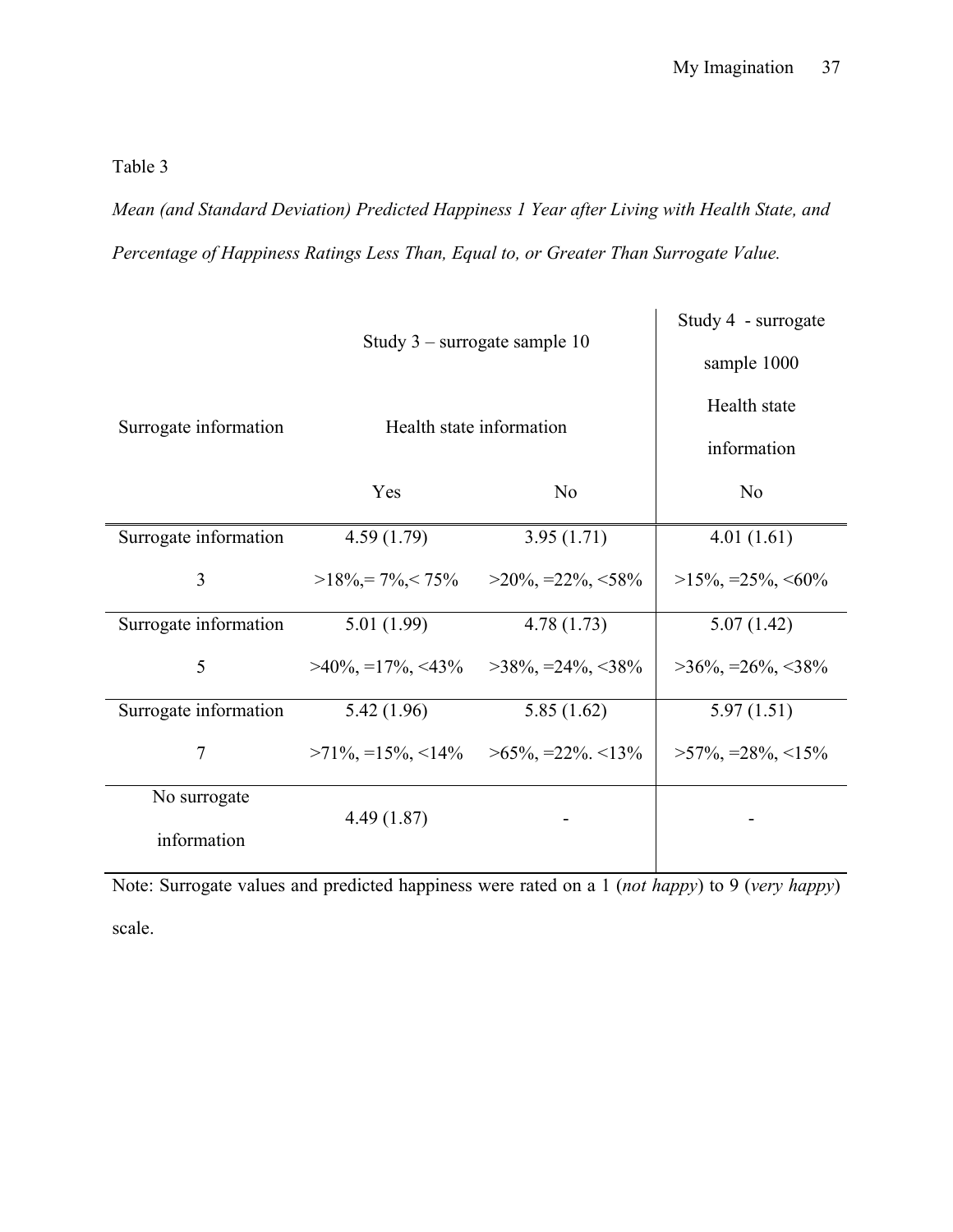*Mean (and Standard Deviation) Predicted Happiness 1 Year after Living with Health State, and* 

*Percentage of Happiness Ratings Less Than, Equal to, or Greater Than Surrogate Value*

|                          | Surrogate sample 1000       |
|--------------------------|-----------------------------|
| Surrogate information 6  | 8.19(3.65)                  |
|                          | $>19\%$ , =19%, <62%        |
| Surrogate information 11 | 11.10(3.67)                 |
|                          | $>41\%$ , $=13\%$ , $<46\%$ |
| Surrogate information 16 | 13.10(4.18)                 |
|                          | $>62\%$ , =19%, <19%        |

No, health state information

Note: Surrogate values and predicted happiness were rated on a 1 (*not happy*) to 21 (*very happy*) scale.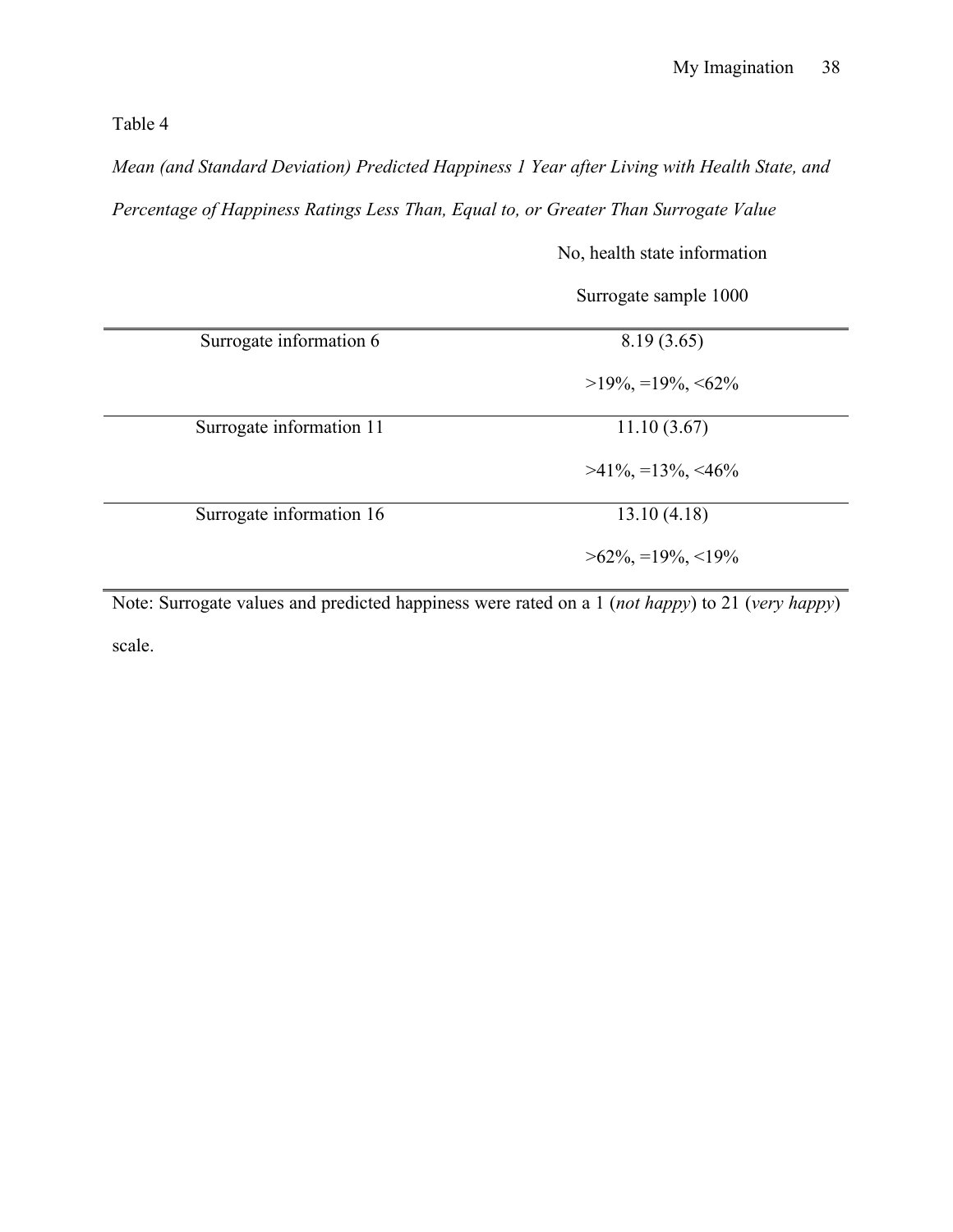## Figure Captions

- *Figure 1*. The interaction between happiness rating and condition (study 1)
- *Figure 2.* The interaction between health state information and surrogate information (study 3)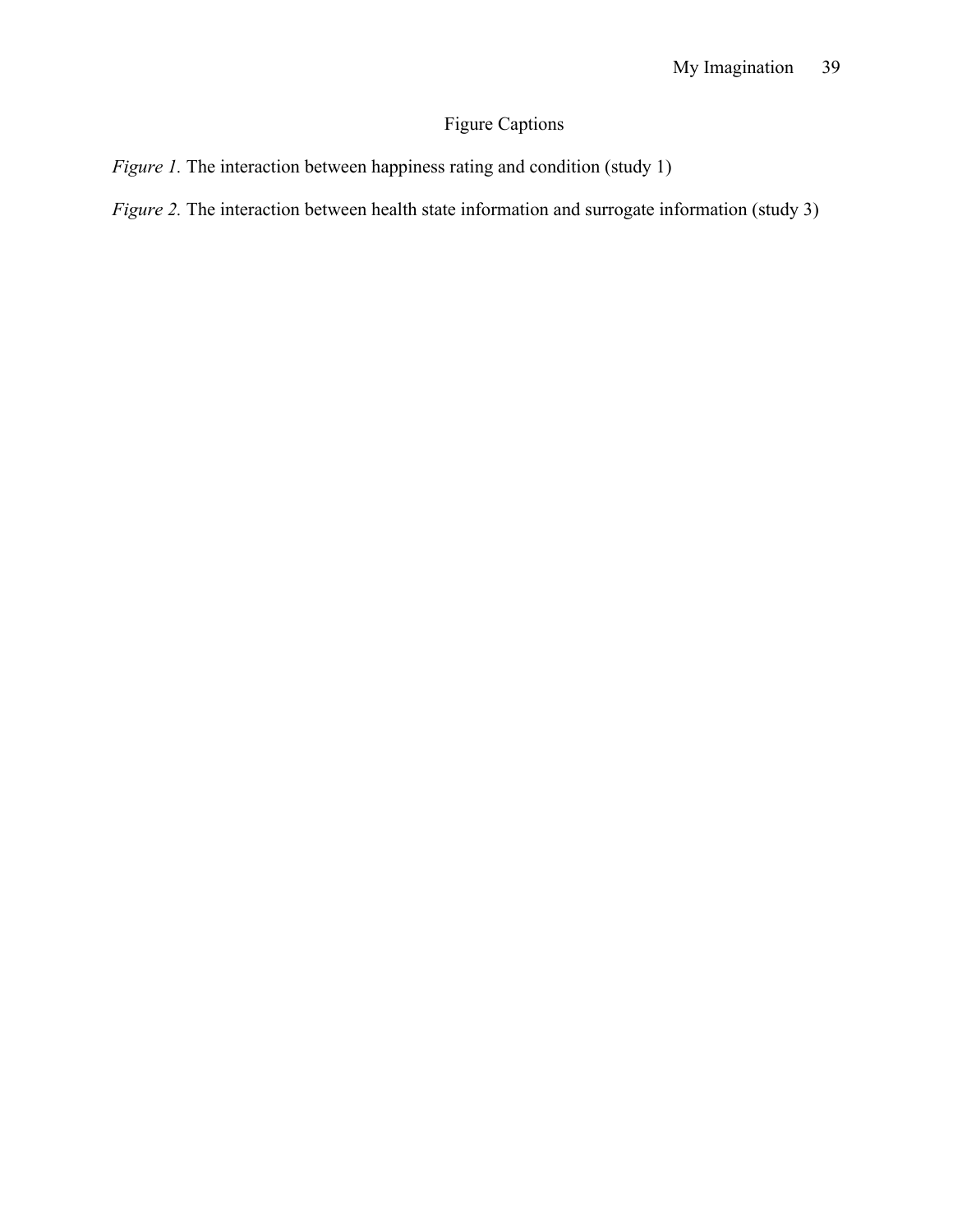

Note: Surrogate information was 6.5 on a 1 (*not happy*) to 9 (*very happy*) scale. Current happiness and predicted happiness were rated on the same scale. Error bars represent 95% confidence intervals.

*Figure 1.*